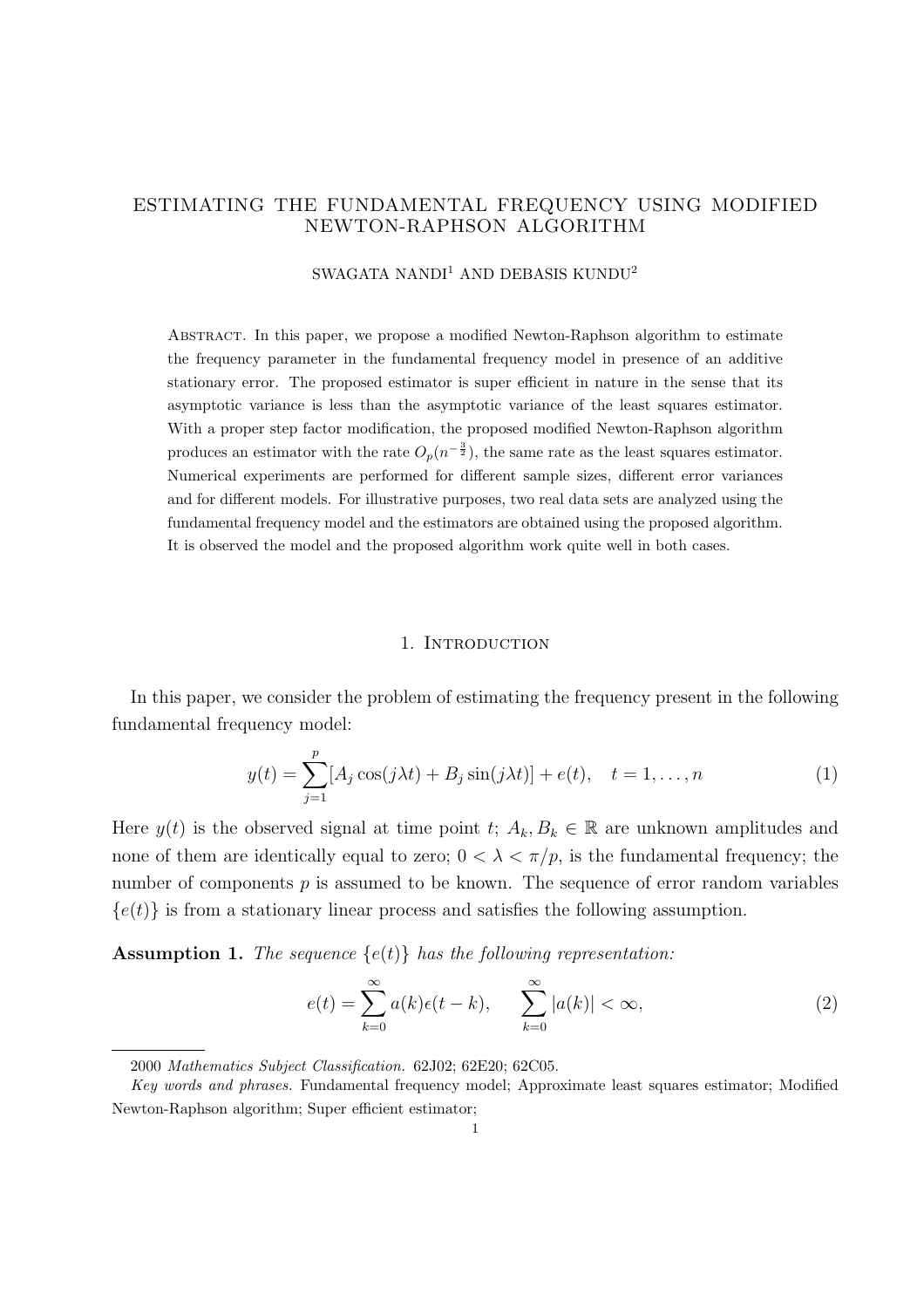where  $\{\epsilon(t)\}\$ is a sequence of independent and identically distributed (i.i.d.) random variables with mean zero and finite variance  $\sigma^2 > 0$ . The arbitrary real-valued sequence  $\{a(k)\}\;$  is absolutely summable.

Assumption 1 is a standard assumption of a weakly stationary linear process. Any stationary ARMA process satisfies Assumption 1 and can be expressed as (2). The fundamental frequency model (1) is a very useful model for periodic signals when harmonics of a fundamental frequency are present. The model has applications in a variety of fields and is a particular case of the usual sinusoidal model

$$
y(t) = \sum_{j=1}^{p} [A_j \cos(\lambda_j t) + B_j \sin(\lambda_j t)] + e(t), \quad t = 1, ..., n.
$$
 (3)

The model (1) is a particular case of the model (3) with a restriction in model parameters; the frequency of the jth component of the sinusoidal model  $\lambda_i = j\lambda$ . When frequencies are at  $\lambda, 2\lambda, \ldots, p\lambda$  instead of arbitrary  $\lambda_j \in (0, \pi), j = 1, \ldots, p$ , these are termed as harmonics of  $\lambda$ . The presence of an exact periodicity is a convenient approximation, but many real life phenomena can be described using model (1). There are many non-stationary signals like speech, human circadian system where the data indicate the presence of harmonics of a fundamental frequency. In such cases, it is more convenient to use model (1) than (3) because model (1) has one non-linear parameter as compared to  $p$  in model (3).

In the literature, many authors considered the following model instead of model (1),

$$
y(t) = \sum_{j=1}^{p} \rho_j \cos(tj\lambda - \phi_j) + e(t),
$$
\n(4)

where  $\rho_j$ 's are amplitudes,  $\lambda$  is the fundamental frequency and  $\phi_j$ 's are phases and  $\rho_j > 0$ ,  $\lambda \in (0, \pi/p)$  and  $\phi_j \in (0, \pi)$ ,  $j = 1, \ldots, p$ . The sequence  $\{e(t)\}\$ is the error component. Note that model (4) is same as model (1) with a different parameterization. In this case,  $A_j = \rho_j \cos(\phi_j)$  and  $B_j = -\rho_j \sin(\phi_j)$ .

We are mainly interested to estimate the fundamental frequency present in model (1) under assumption 1. The problem was originally proposed by Quinn and Thomson [15] and they proposed a weighted least squares approach to estimate the unknown parameters. This is basically an approximate generalized least squares criterion. Since then an extensive amount of work has been done dealing with different aspects of this model. Abatzoglou et al. [1] considered the total least squares estimators approach in estimating the parameters of the above model. Nandi and Kundu [11, 12] studied the asymptotic properties of the least squares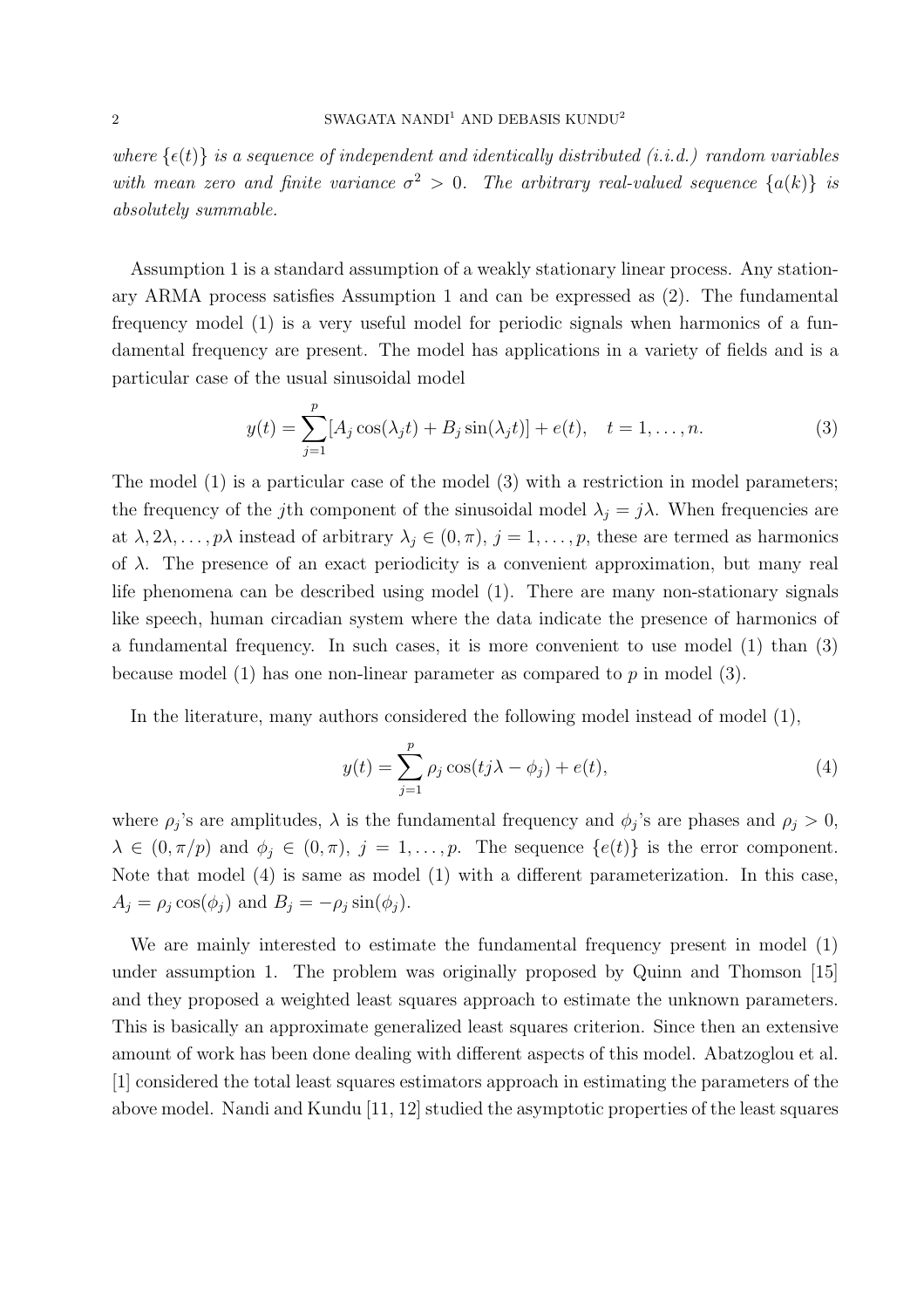estimator of the unknown parameters of the model (4) under Assumption 1. Cristensen et al. [6] proposed joint estimation of fundamental frequency and number of harmonics based on MUSIC criterion. Recently, Nielsen et al. [14] provided a computationally efficient estimator of the unknown parameters of the model (1). A more general model with presence of multiple fundamental frequencies has been considered by Christensen et al. [7] and Zhou [16]. A further generalized model where fundamental frequencies appear in clusters has been proposed by Nandi and Kundu [13].

It is a well known fact that even for the usual sinusoidal model (3), the Newton-Raphson (NR) algorithm does not work well, see for example Bresler and Macovski [5]. In many situation the NR algorithm does not converge or converges to a local minimum. In this paper, we have modified the Newton-Raphson algorithm by reducing the step factor in the NR algorithm applied to an equivalent criterion function of the approximate least squares estimator. We have proved that the estimator obtained from the modified NR algorithm has the same rate of convergence as the LSEs. Moreover, the asymptotic variance of the modified NR (MNR) estimate is one fourth of the asymptotic variance of the least squares estimator. Our approach is similar to the approach adopted by Kundu et al. [10] or Bian et al. [4]. Kundu et al. [10] considered the model (3) in presence of additive noise, and Bian et al. [4] also considered the same model in presence of multiplicative and additive error. In both the cases the authors obtained super efficient estimators of  $p$  frequencies in a sequential approach. But in this case the model has one fundamental frequency and  $p$  harmonics, hence the sequential procedure is not possible. The fundamental frequency and the harmonics need to be estimated simultaneously. This is the main difference of the present manuscript with the existing work.

Model (1) is an important model in analyzing periodic data and can be useful in situations where periodic signals are observed with an inherent fundamental frequency. Baldwin and Thomson [3] used model (1) to describe the visual observations of S.Carinae, a variable star in the sky of the Southern Hemisphere. Greenhouse et al. [8] proposed the use of higherorder harmonic terms of one or more fundamentals and ARMA processes for the errors for fitting biological rhythms (human core body temperature data). For illustrative purposes we use model (1) to analyze two speech data sets and estimate the parameters using the proposed algorithm. It is observed that the model and the proposed algorithm work quite satisfactorily in both the cases.

The rest of the paper is organized as follows. In section 2, the least squares and the approximate least squares criteria for the fundamental frequency model are described. In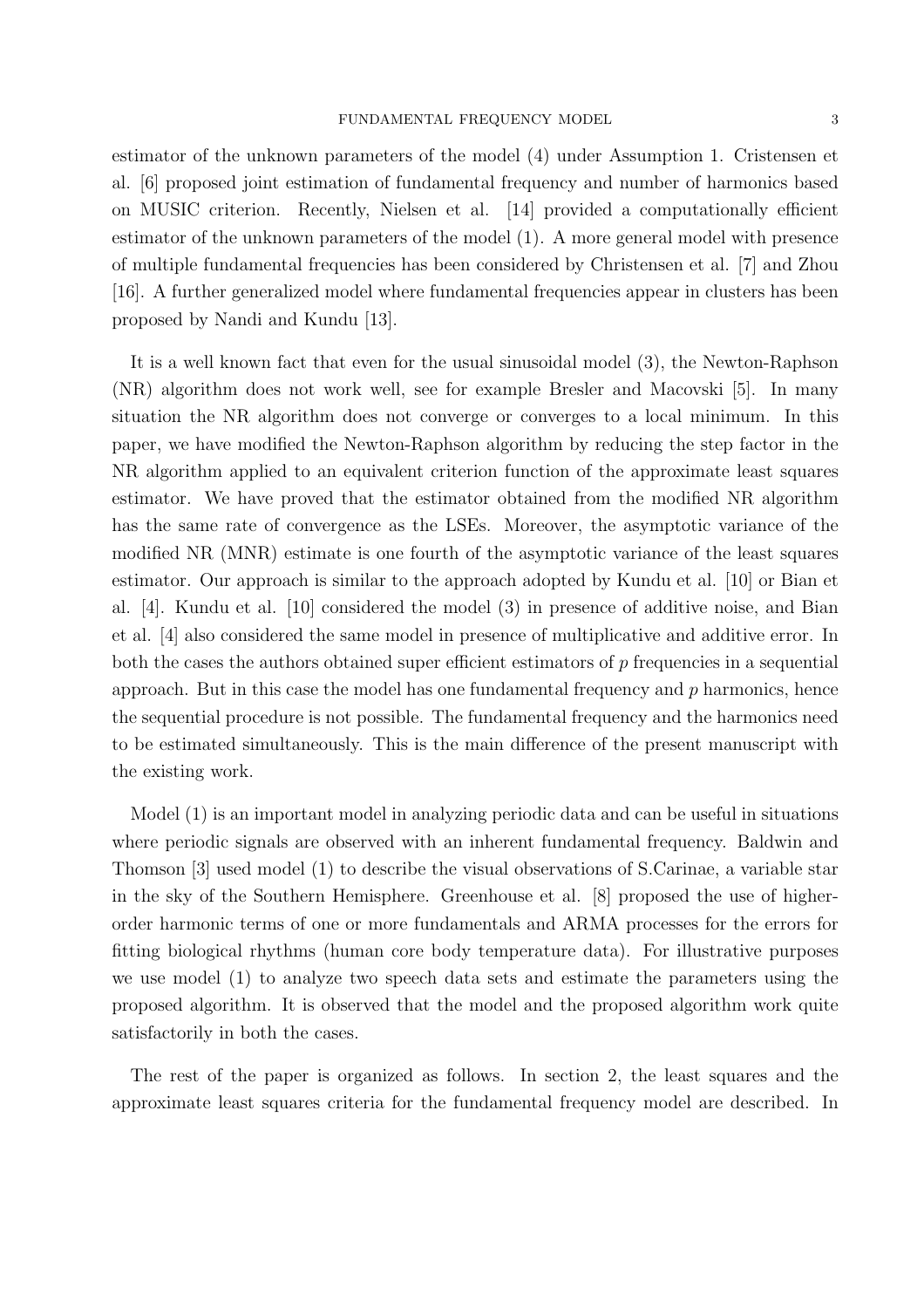section 3, we propose the MNR algorithm and state the main result of the paper. In section 4, we carry out numerical experiments based on simulation. Two real speech data sets are analyzed for illustrative purposes in section 5, and in final section, we summarize the results and directions for future work.

### 2. Estimation of Unknown Parameters

In matrix notation, model (1) can be written as

$$
\mathbf{Y} = \mathbf{X}(\lambda)\boldsymbol{\theta} + \mathbf{e},\tag{5}
$$

where  $\mathbf{Y} = (y(1), \ldots, y(n))^T$ ,  $\mathbf{e} = (e(1), \ldots, e(n))^T$ ,  $\mathbf{\theta} = (A_1, B_1, \ldots, A_p, B_p)^T$ ,  $\mathbf{X}(\lambda) =$  $(\mathbf{X}_1, \ldots, \mathbf{X}_p)$  and

$$
\mathbf{X}_{j} = \begin{bmatrix} \cos(j\lambda) & \sin(j\lambda) \\ \cos(2j\lambda) & \sin(2j\lambda) \\ \vdots & \vdots \\ \cos(nj\lambda) & \sin(nj\lambda) \end{bmatrix}.
$$

The matrix  $X_j = X_j(\lambda)$ , but we do not make it explicit. The least squares criterion minimizes

$$
Q(\boldsymbol{\theta}, \lambda) = (\mathbf{Y} - \mathbf{X}(\lambda)\boldsymbol{\theta})^T (\mathbf{Y} - \mathbf{X}(\lambda)\boldsymbol{\theta}).
$$
\n(6)

For a given  $\lambda$ ,  $Q(\theta, \lambda)$  is minimized at  $\widehat{\theta}(\lambda) = (\mathbf{X}(\lambda)^T \mathbf{X}(\lambda))^{-1} \mathbf{X}(\lambda)^T \mathbf{Y}$ . Then,

$$
Q(\widehat{\boldsymbol{\theta}},\lambda) = (\mathbf{Y} - \mathbf{X}(\lambda)\widehat{\boldsymbol{\theta}}(\lambda))^{T} (\mathbf{Y} - \mathbf{X}(\lambda)\widehat{\boldsymbol{\theta}}(\lambda))
$$
  
=  $\mathbf{Y}^{T}\mathbf{Y} - \mathbf{Y}^{T}\mathbf{X}(\lambda) (\mathbf{X}(\lambda))^{T} (\mathbf{X}(\lambda))^{-1} \mathbf{X}(\lambda)^{T}\mathbf{Y}.$ 

Therefore, minimizing  $Q(\hat{\theta}, \lambda)$  with respect to  $\lambda$  is equivalent to maximizing

 $\boldsymbol{p}$ 

$$
\mathbf{Y}^T \mathbf{X}(\lambda) \left( \mathbf{X}(\lambda)^T (\mathbf{X}(\lambda) \right)^{-1} \mathbf{X}(\lambda)^T \mathbf{Y},
$$

with respect to  $\lambda$ . This quantity is asymptotically equivalent to (see Nandi and Kundu [12])

$$
Q_N(\lambda) = \sum_{j=1}^p \left| \frac{1}{n} \sum_{t=1}^n y(t) e^{itj\lambda} \right|^2.
$$
 (7)

On the other hand,  $\mathbf{Y}^T\mathbf{X}_j(\mathbf{X}_j^T\mathbf{X}_j)^{-1}\mathbf{X}_j^T\mathbf{Y}$  and  $\left|\left(\sum_{t=1}^ny(t)e^{itj\lambda}\right)/n\right|^2$  are asymptotically equivalent. Hence, the criterion is based on the maximization of

$$
g(\lambda) = \sum_{j=1}^{P} \left[ \mathbf{Y}^{T} \mathbf{X}_{j} (\mathbf{X}_{j}^{T} \mathbf{X}_{j})^{-1} \mathbf{X}_{j}^{T} \mathbf{Y} \right],
$$
\n(8)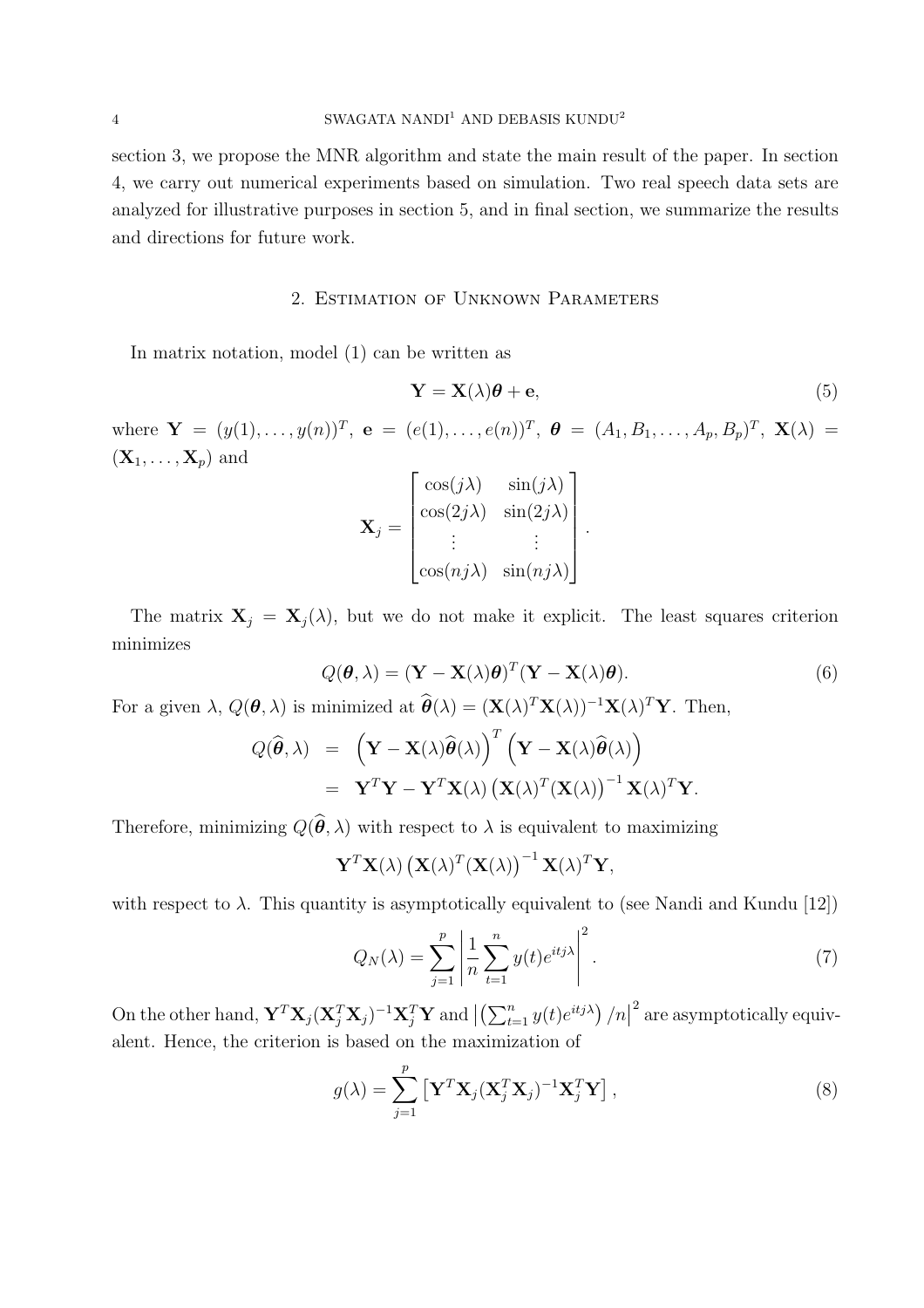with respect to  $\lambda$ . Write  $\mathbf{Y}^T \mathbf{X}_j (\mathbf{X}_j^T \mathbf{X}_j)^{-1} \mathbf{X}_j^T \mathbf{Y} = R_j(\lambda)$ , then

$$
\widehat{\lambda} = \arg \max_{\lambda} g(\lambda) = \arg \max_{\lambda} \sum_{j=1}^{p} R_j(\lambda).
$$
 (9)

Note that for large n,  $(\mathbf{X}_{j}^{T} \mathbf{X}_{k})/n = \mathbf{0}$ , for  $j \neq k$ . Hence,

$$
Q(\widehat{\boldsymbol{\theta}}, \lambda) = \mathbf{Y}^T \mathbf{Y} - \frac{1}{n} \sum_{j=1}^p \mathbf{Y}^T \mathbf{X}_j^T (\mathbf{X}_j^T \mathbf{X}_j)^{-1} \mathbf{X}_j^T \mathbf{Y}.
$$

Once  $\hat{\lambda}$  is estimated using (9), the linear parameters are either estimated as least squares estimators,

$$
\begin{pmatrix} \widehat{A}_j \\ \widehat{B}_j \end{pmatrix} = (\mathbf{X}_j(\widehat{\lambda})^T \mathbf{X}_j(\widehat{\lambda}))^{-1} \mathbf{X}_j(\widehat{\lambda})^T \mathbf{Y}.
$$

or as approximated least squares estimators, given as follows:

$$
\widetilde{A}_j = \frac{2}{n} \sum_{t=1}^n y(t) \cos(j\lambda t), \quad \widetilde{B}_j = \frac{2}{n} \sum_{t=1}^n y(t) \sin(j\lambda t). \tag{10}
$$

The estimator of  $\lambda$  defined in (9) is nothing but the approximate least squares estimator (ALSE) of  $\lambda$  which has been studied extensively in the literature.

The asymptotic distribution of the least squares estimators and approximate least squares estimators of the unknown parameters of model (1) under assumption 1 are obtained by Nandi and Kundu [12]. In fact, Nandi and Kundu [12] studied model (4) and observed that the asymptotic distribution of LSEs and ALSEs are same. Under assumption 1, the asymptotic distribution of  $\widehat{\lambda}$ , the LSE of  $\lambda$  is as follows:

$$
n^{3/2}(\widehat{\lambda} - \lambda) \xrightarrow{d} \mathcal{N}\left(0, \frac{24\sigma^2 \delta_G}{\beta^{*2}}\right),\tag{11}
$$

where  $\beta^* = \sum_{n=1}^{p}$  $j=1$  $j^2(A_j^2+B_j^2), \delta_G = \sum^p$  $j=1$  $j^2(A_j^2 + B_j^2)c(j)$  and  $c(j) =$   $\sum^{\infty}$  $_{k=0}$  $a(k)e^{-ijk\lambda}$  2 . The no-

tation  $\stackrel{d}{\longrightarrow}$  means convergence in distribution and  $\mathcal{N}(a, b)$  denotes the Gaussian distribution with mean a and variance b.

# 3. Modified Newton-Raphson Algorithm

We first describe the standard NR algorithm in case of  $g(\lambda) = \sum_{n=1}^{p}$  $j=1$  $R_j(\lambda)$ , before proceeding

further. Let  $\widehat{\lambda}_1$  be the initial estimate of  $\lambda$  and  $\widehat{\lambda}_k$  be the estimate at the kth iteration. Then,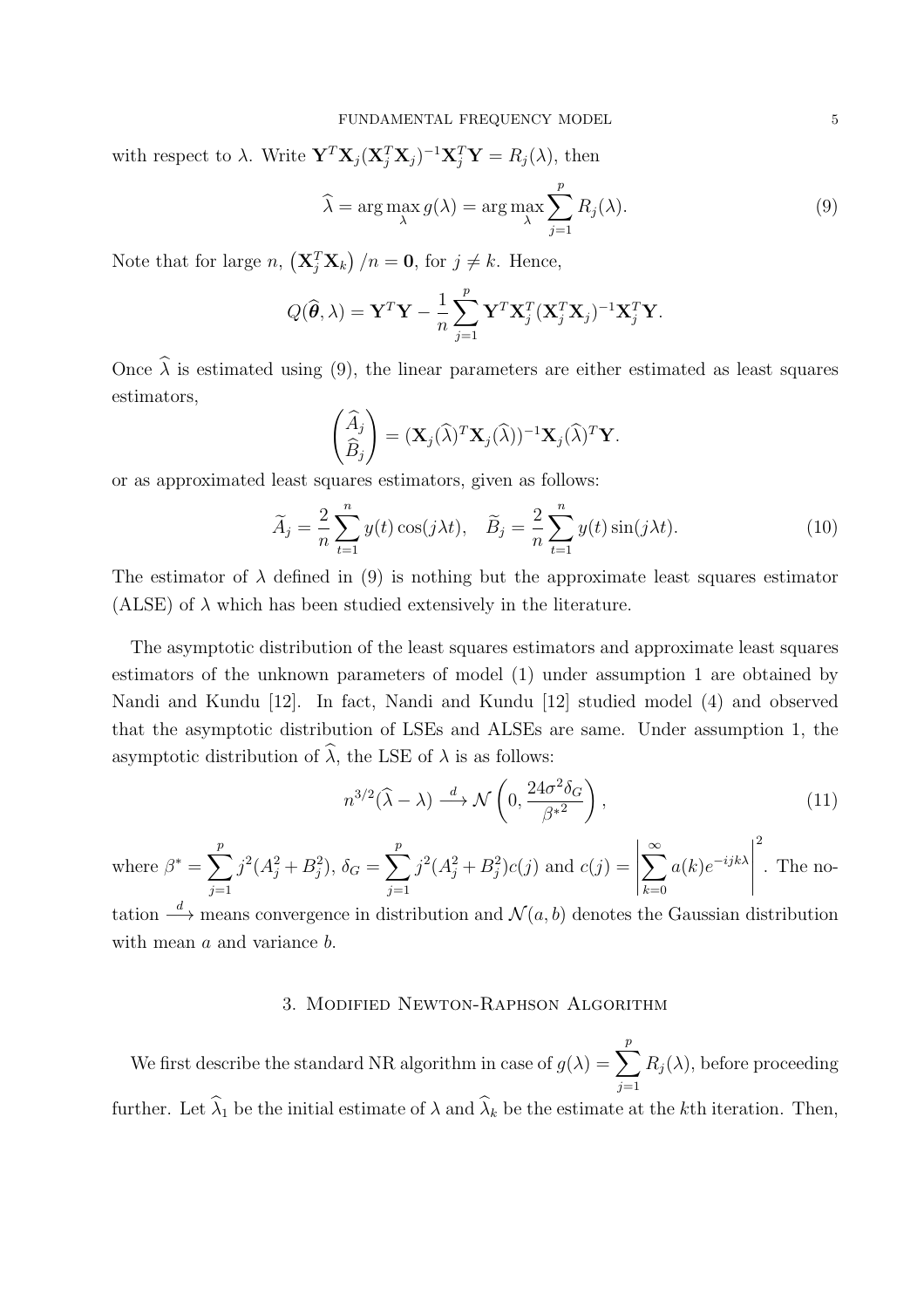the NR estimate at the  $(k+1)$ th iteration is obtained as

$$
\widehat{\lambda}_{k+1} = \widehat{\lambda}_k - \frac{g'(\widehat{\lambda}_k)}{g''(\widehat{\lambda}_k)},\tag{12}
$$

where  $g'(\hat{\lambda}_k)$  and  $g''(\hat{\lambda}_k)$  are first and second order derivatives of  $g(.)$  evaluated at  $\hat{\lambda}_k$ , respectively.

The standard NR algorithm (12) is modified by reducing the step factor as follows:

$$
\widehat{\lambda}_{k+1} = \widehat{\lambda}_k - \frac{1}{4} \frac{g'(\widehat{\lambda}_k)}{g''(\widehat{\lambda}_k)}.
$$
\n(13)

A smaller step factor prevents the algorithm to diverge. At a particular iteration, if the estimator is close enough to the global minimum, then a comparatively large correction factor may shift the estimate far away from the global minimum. Therefore, with the proper choice of the initial guess and with the correct step factor, the algorithm provides a super efficient estimator of  $\lambda$ . We need the following theorem for further development.

THEOREM 3.1. Let 
$$
\tilde{\lambda}_0
$$
 be a consistent estimator of  $\lambda$  and  $\tilde{\lambda}_0 - \lambda = O_p(n^{-1-\delta})$ ,  $\delta \in (0, \frac{1}{2}]$ .  
\nSuppose  $\tilde{\lambda}_0$  is updated as  $\tilde{\lambda} = \tilde{\lambda}_0 - \frac{1}{4} \frac{g'(\tilde{\lambda}_0)}{g''(\tilde{\lambda}_0)}$ , then  
\n(a)  $\tilde{\lambda} - \lambda = O_p(n^{-1-3\delta})$  if  $\delta \le \frac{1}{6}$ .  
\n(b)  $n^{3/2}(\tilde{\lambda} - \lambda) \to \mathcal{N}\left(0, \frac{6\sigma^2 \delta_G}{\beta^{*2}}\right)$ , if  $\delta > \frac{1}{6}$ ,

where  $\beta^*$  and  $\delta_G$  are same as defined in the previous section.

PROOF: See in the Appendix.

It should be mentioned that the step factor  $1/4$  is not arbitrary. The motivation to take the step factor as  $1/4$ , and the reason that the algorithm provides a super efficient estimator come from Theorem 3.1. It can be seen from the last two equalities in (33), and that is the key step why the method works. Theorem 3.1 immediately shows how the improvement in order can be made from  $\tilde{\lambda}$  to  $\hat{\lambda}$ . But now if we take the step factor in (13) anything smaller than 1/4, say, 1/8, then it can be shown along the same way that no improvement in order can be made. It means that the step is too small. Interestingly, if we take the step factor in (13) anything greater than 1/4, say, 1/2, then also it can be shown that the improvement in order cannot be made. In this case the step is too large and it crosses the target and moves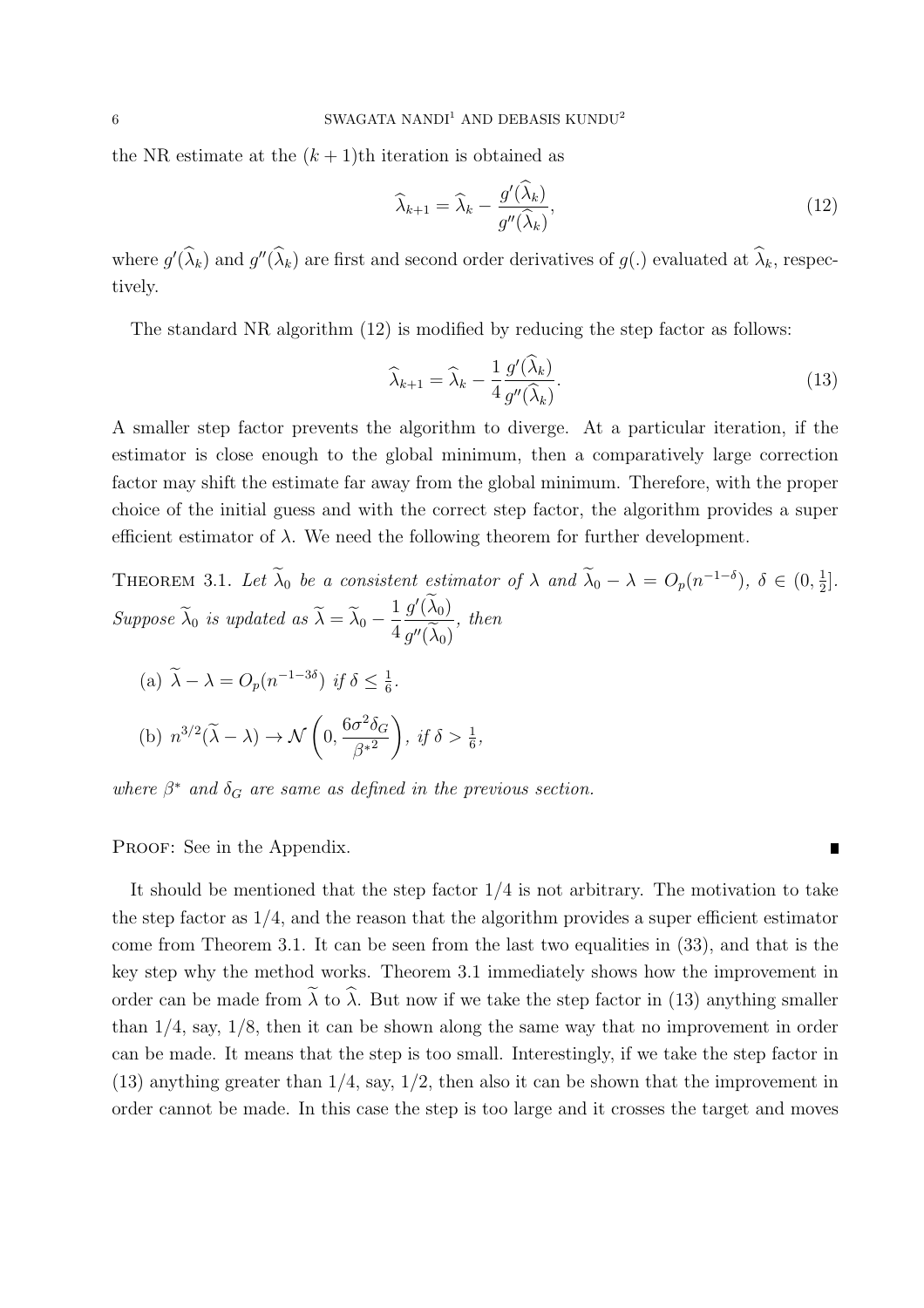to the other direction. In fact, that is the reason the standard Newton-Raphson algorithm does not work in this case.

This theorem states that if we start from a reasonably good initial estimator, then the MNR algorithm produces estimator with the same convergence rate as that of the LSE of  $\lambda$ . Moreover, the asymptotic variance of the proposed estimator of the fundamental frequency is one fourth of the asymptotic variance of the LSE. The argument maximum of the periodogram function over Fourier frequencies  $\frac{2\pi k}{n}, k = 1, \ldots, \left[\frac{n}{2}\right]$  $\left[\frac{n}{2}\right]$ , as an estimator of the frequency has a convergence rate  $O_p(n^{-1})$ . We use this estimator as the starting value of the algorithm implemented with a subset of the observed data vector of size  $n$  using similar idea of Kundu et al. [10] and Bian et al. [4]. The subset is selected in such a way that the dependence structure present in the data is not destroyed, that is, a subset of predefined size of consecutive points is selected as a starting point. The details have been illustrated in the data analyses section.

### Algorithm:

- (1) Obtain the argument maximum of the periodogram function  $I(\lambda)$  over Fourier frequencies and denote it as  $\widetilde{\lambda}_0$ . Then  $\widetilde{\lambda}_0 = O_p(n^{-1})$ .
- (2) At  $k = 1$ , take  $n_1 = n^{6/7}$  and calculate  $\lambda_1$  as

$$
\widetilde{\lambda}_1 = \widetilde{\lambda}_0 - \frac{1}{4} \frac{g'_{n_1}(\widetilde{\lambda}_0)}{g''_{n_1}(\widetilde{\lambda}_0)}.
$$
\n(14)

where  $g'_i$  $'_{n_1}(\widetilde{\lambda}_0)$  and  $g''_n$  $_{n_1}''(\widetilde{\lambda}_0)$  are same as  $g'(.)$  and  $g''(.)$  evaluated at  $\widetilde{\lambda}_0$  with a subsample of size  $n_1$ . Note that  $\tilde{\lambda}_0 - \lambda = O_p(n^{-1})$  and  $n_1 = n^{6/7}$ , so  $n = n_1^{-7/6}$  $\frac{-776}{1}$ . Therefore,  $\tilde{\lambda}_0 - \lambda = O_p(n_1^{-1}) = O_p(n_1^{-1-\frac{1}{6}})$  and applying part (a) of theorem 3.1, we have  $\widetilde{\lambda}_1 - \lambda = O_p(n_1^{-1-\frac{1}{2}}) = O_p(n^{-\frac{3}{2}\times\frac{6}{7}}) = O_p(n^{-\frac{9}{7}}) = O_p(n^{-1-\frac{2}{7}})$  with  $\delta = \frac{2}{7}$  $\frac{2}{7}$ .

(3) As  $\tilde{\lambda}_1 - \lambda = O_p(n^{-1-\frac{2}{7}}), \delta = \frac{2}{7} > \frac{1}{6}$  $\frac{1}{6}$ , we can apply part (b) of theorem 3.1. Take  $n_{k+1} = n$ , and repeat

$$
\widetilde{\lambda}_{k+1} = \widetilde{\lambda}_k - \frac{1}{4} \frac{g'_{n_k+1}(\widetilde{\lambda}_k)}{g''_{n_k+1}(\widetilde{\lambda}_k)}, \quad k = 1, 2, \dots
$$
\n(15)

until a suitable stopping criterion is satisfied.

Using theorem 3.1, the algorithm implies that if at any steps, the estimator of  $\lambda$  is of order  $O_p(n^{-1-\delta})$ , the updated estimator is of order  $O_p(n^{-1-3\delta})$  if  $\delta \leq \frac{1}{6}$  $\frac{1}{6}$  and if  $\delta > \frac{1}{6}$ , the updated estimator is of same order as the LSE. In addition, the asymptotic variance is four times less than the LSE, hence we call it a super efficient estimator. In the proposed algorithm,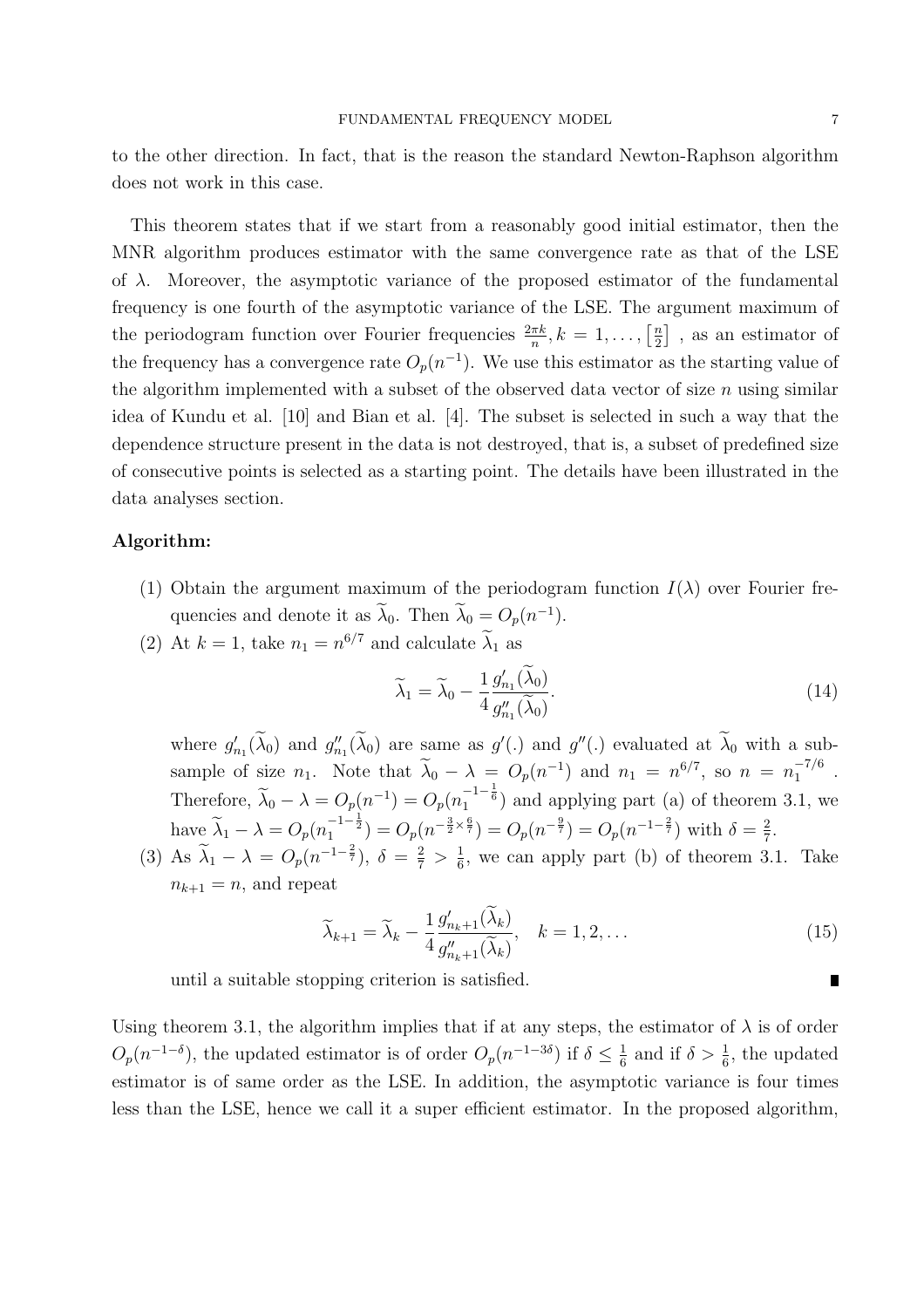we have started with a sub-sample of size  $n^{6/7}$  of the original sample of size n. The factor  $\frac{6}{7}$ is not that important and not unique. There are several other choices of  $n_1$  to initiate the algorithm, for example,  $n_1 = n^{\frac{8}{9}}$  and  $n_k = n$  for  $k \ge 2$ .

To obtain an estimator of order  $O_p(n^{-1})$  is easy, but an estimator of order  $O_p(n^{-1-\delta})$ ,  $\delta \in (0, \frac{1}{2})$  $\frac{1}{2}$  is required to apply theorem 3.1. We have started the algorithm with a smaller number of observations to overcome this problem. Varying sample size enables us to get estimator of order  $O_p(n^{-1-\delta})$ , for some  $\delta \in (0, \frac{1}{2})$  $\frac{1}{2}$ . With the particular choice of  $n_1$ , we can use all the available data points from second step onwards. The proposed algorithm provides a super efficient estimator of the fundamental frequency from the relatively poor periodogram maximizer over the Fourier frequencies. It is worth mentioning at this point that the initial estimator is not the ALSE and is not asymptotically equivalent to the LSE. ALSE of  $\lambda$  in case of fundamental frequency model maximizes the sum of p periodogram functions at the harmonics without the constraints of Fourier frequencies (see Nandi and Kundu [12]).

### 4. Numerical Experiments

In this section, numerical experimental results are presented based on Monte Carlo simulations to observe the performance of the proposed estimator. We consider model (1) with  $p = 4$  with two different sets of parameters as follows:

Model 1: 
$$
A_1 = 5.0
$$
,  $A_2 = 4.0$ ,  $A_3 = 3.0$ ,  $A_4 = 2.0$ ,  
\n $B_1 = 3.0$ ,  $B_2 = 2.5$ ,  $B_3 = 2.25$ ,  $B_4 = 2.0$ ,  $\lambda = .25$   
\nModel 2:  $A_1 = 4.0$ ,  $A_2 = 3.0$ ,  $A_3 = 2.0$ ,  $A_4 = 1.0$ ,  
\n $B_1 = 2.0$ ,  $B_2 = 1.5$ ,  $B_3 = 1.25$ ,  $B_4 = 1.0$ ,  $\lambda = .3141$ .

The sequence of error random variables  $\{e(t)\}\$ is a moving average process of order one,  $e(t) = .5\epsilon(t-1) + \epsilon(t);$   $\epsilon(t)$  is a sequence of i.i.d. Gaussian random variables with mean zero and variance  $\sigma^2$ . We consider different sample sizes,  $n = 100, 200, 400, 500, 1000,$  and different error variance of  $\{\epsilon(t)\}, \sigma^2 = 0.01, 0.25, 0.75, 0.50$  and 1.0. Note that, for the generated MA process  $\{e(t)\}\$ , the variance is  $1 + \sigma^2$ . For the numerical experiments considered in this section, we assume that  $p$  is known.

In each case we generate a sample of size  $n$  using the given model parameters and the error sequences. We start the iteration with the given initial value. The iterative process is terminated when the absolute difference between two consecutive iterates is less than 10<sup>−</sup><sup>7</sup> or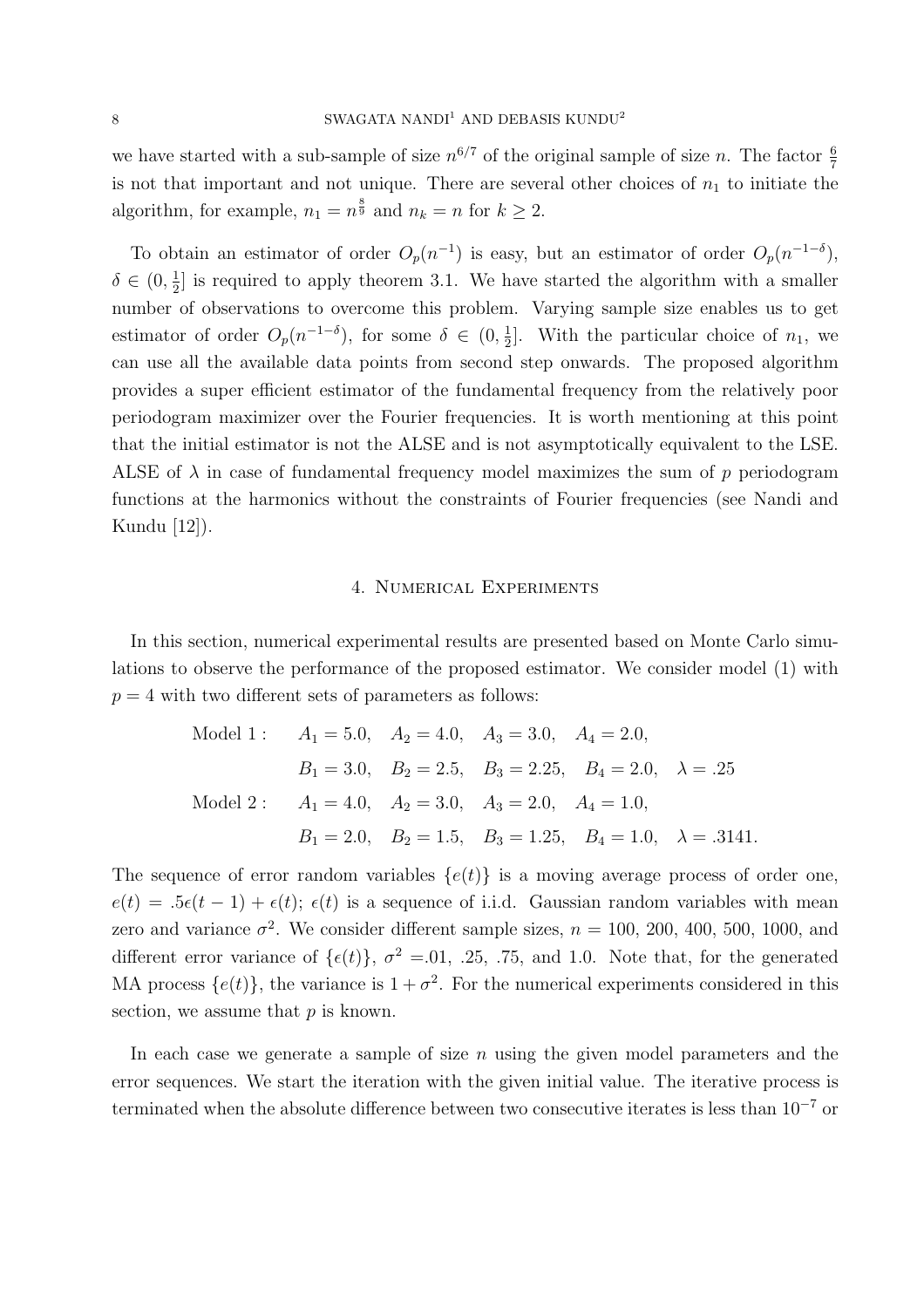the value of the objective function does not decrease. In each case we report the average estimates and the variance of the estimates based on 5000 replications. The asymptotic variance of the proposed estimator as stated in theorem 3.1(b) as well as the asymptotic variance of the LSE provided in (11) are also reported for comparison purposes. The results for Model 1 are reported in Tables 1 and 2 and for Model 2, in Tables 3 and 4. It should be mentioned that when the errors are i.i.d. and normally distributed then the asymptotic variance of the LSE is same as the Cramer-Rao lower bound. But without any distributional assumptions on the error random variables, the Cramer-Rao lower bound cannot be computed.

The following are some of the salient features of the numerical experiments reported in Table 1-4.

- (i) We observe that the average estimators of the fundamental frequency are very close to the true values in all sample sizes and  $\sigma^2$  considered. The estimator has a small positive bias for small sample sizes, but it becomes unbiased when the sample size is large.
- (ii) The variance of the estimate increases with increase in error variance whereas it decreases with increase in sample size. If verifies the consistency property of the proposed estimator.
- (iii) In all the cases considered here, the variance is close to the asymptotic variance of the MNR estimator. As sample size increases it becomes closer. It is smaller than the asymptotic variance of the LSE in all cases. Therefore, in line of theorem 3.1, improvement is achievable in practice.

# 5. Data Analysis

In this section, we have analyzed two data sets namely two vowel sounds "uuu" and "ahh" using the proposed MNR algorithm. Both the data sets have been obtained from the sound laboratory of the Indian Institute of Technology Kanpur.

5.1. "uuu" data. This data set is for the vowel sound "uuu". It contains 512 data points sampled at 10 kHz frequency. The mean corrected data and the periodogram function are presented in Fig. 1. It seems from the periodogram plot that there are four harmonics of the fundamental frequency. Therefore, we take the first significance frequency as the fundamental frequency and rest are the harmonics. Initially, we have estimated the fundamental frequency with four components using the proposed MNR algorithm. We check the residuals, but it is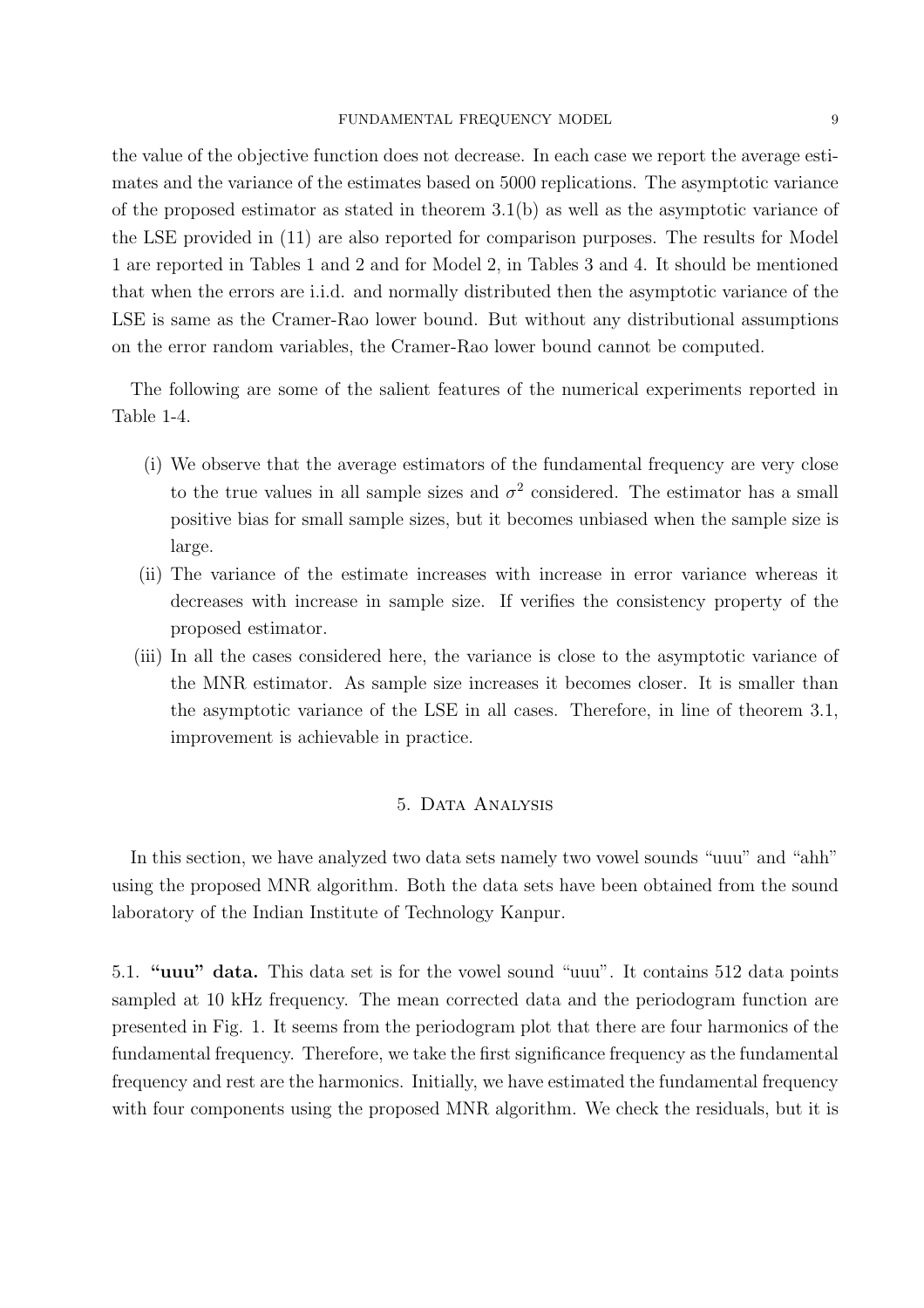

Figure 1. Mean corrected "uuu" data and its periodogram function.



Figure 2. The fitted values (red) along with the mean corrected "uuu" data (blue).

not stationary. After adding two more components sequentially, the error sequence becomes stationary. So, we have fitted the model with  $p = 6$ . The MNR estimate of  $\lambda$  is 0.1142. The linear parameters are estimated as mentioned before. The fitted values (red)and mean corrected observed "uuu" data (blue) are plotted in Fig. 2. They match very well. Using the parameter estimates, the error sequence is estimated which can be fitted as the following stationary ARMA(2,4) process;

$$
e(t) = -4.636 + 1.8793e(t-1) - 0.9308e(t-2) + \epsilon(t) - 0.8657\epsilon(t-1)
$$

$$
-0.4945\epsilon(t-2) + 0.2859\epsilon(t-3) + 0.1415\epsilon(t-4).
$$

5.2. "ahh" data. This is a sound data "ahh". It contains 340 signal values sampled at 10 kHz frequency, The mean corrected data and its periodogram function are plotted in Fig.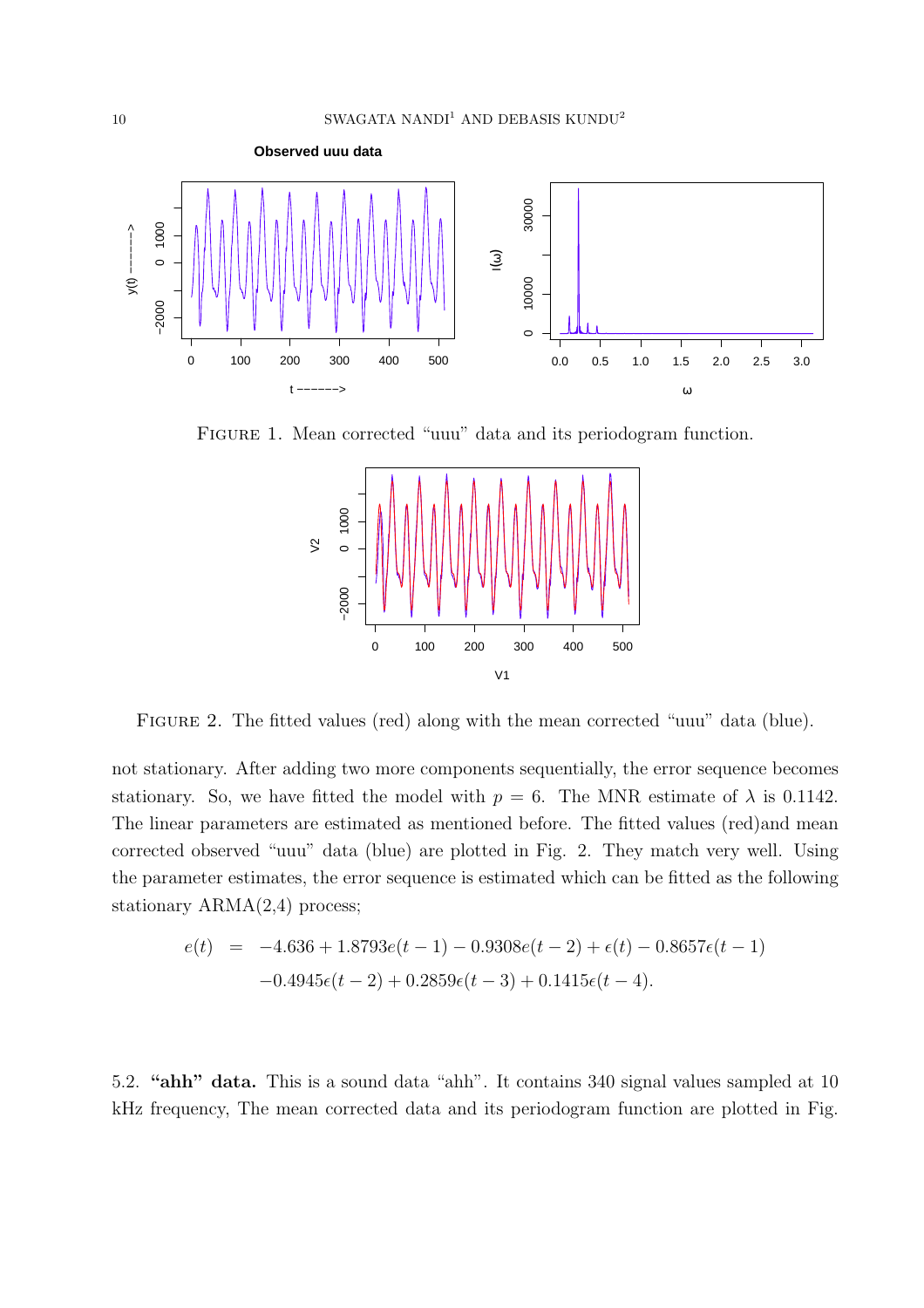

FIGURE 3. Mean corrected "ahh" data and its periodogram function.

**Observed (mean corrected) and predicted ahh data**



FIGURE 4. The fitted values (red) along with the mean corrected "ahh" data (blue).

3. Following the same methodology as applied in case of "uuu" data, it is observed that the fundamental frequency model with  $p = 6$ , fits the data quite well and the error sequence also becomes stationary. Based on the MNR algorithm, the estimate of  $\lambda$  is obtained as .0929. Then, the fitted values are obtained similarly as "uuu" data set. The fitted values match quite well with the mean corrected "ahh" data. The estimated error in this case is

$$
e(t) = 1.8128 + 0.6816e(t-1) + \epsilon(t) + 0.4246\epsilon(t-1) - 0.5315\epsilon(t-2) - 0.6572\epsilon(t-3).
$$

This is a stationary  $ARMA(1,3)$  process and can be expressed as  $(2)$ .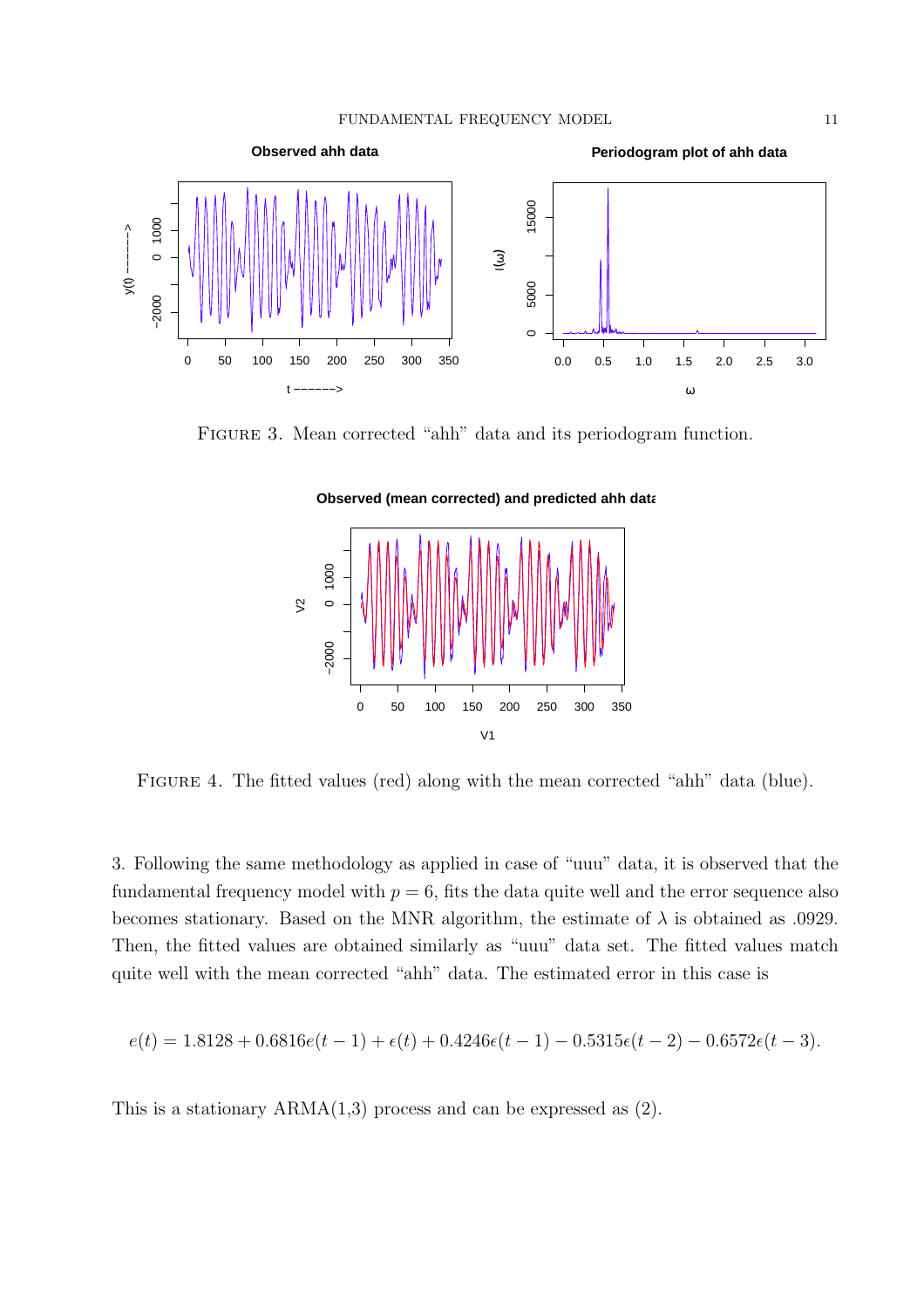### 12 SWAGATA NANDI $^1$  AND DEBASIS KUNDU $^2$

#### 6. Concluding Remarks

In this paper, we have considered the fundamental frequency model. This model is the multiple sinusoidal frequency model, where frequencies are harmonics of a fundamental frequency. We are mainly interested in estimating  $\lambda$ , the fundamental frequency. Once  $\lambda$  is estimated efficiently, the other linear parameters are easily estimated using LS or approximate LS approach. It is well known that the NR algorithm does not work well in case of the sinusoidal model. In this paper, we propose to modify the step factor in NR algorithm and observe that it improves the performance of the algorithm quite effectively. The asymptotic variance of the proposed estimator is smaller than the asymptotic variance of the LSE. The fundamental frequency as a single nonlinear parameter has a quite complicated form in LS or approximate LS approach. The modified NR algorithm does not require any optimization. The calculation of first and second order derivatives at each step is only required, hence it is very simple to implement.

We think sequential application of the proposed algorithm will be required if higher order harmonic terms are present for more than one fundamental frequency. The proposed algorithm can be extended in case of multiple fundamental frequency model (Chirstensen et al. [7]) and cluster type model (Nandi and Kundu [13]). This a topic of ongoing research and would be reported elsewhere.

Acknowledgements: The authors would like to thank the reviewers and the Associate Editor for their constructive comments which have helped to improve the manuscript significantly.

#### **APPENDIX**

**Proof of Theorem 3.1:** In the proof of theorem 3.1, at any iteration we use  $\tilde{\lambda}$  as the initial estimator and  $\hat{\lambda}$  as the updated estimator of  $\lambda$ . Now, define the following matrices to express the first and second order derivatives of  $R_i(\lambda)$ .

$$
\mathbf{D}_j = \text{diag}\{j, 2j, \dots, nj\}, \quad \mathbf{E} = \begin{bmatrix} 0 & 1 \\ -1 & 0 \end{bmatrix}, \quad \dot{\mathbf{X}}_j = \frac{d}{d\lambda} \mathbf{X} = \mathbf{D}_j \mathbf{X}_j \mathbf{E}, \quad \ddot{\mathbf{X}}_j = \frac{d^2}{d\lambda^2} \mathbf{X} = -\mathbf{D}_j^2 \mathbf{X}_j.
$$

Note that  $\mathbf{E} \mathbf{E} = -\mathbf{I}$ ,  $\mathbf{E} \mathbf{E}^T = \mathbf{I} = \mathbf{E}^T \mathbf{E}$  and

$$
\frac{d}{d\lambda}(\mathbf{X}_j^T\mathbf{X}_j)^{-1} = -(\mathbf{X}_j^T\mathbf{X}_j)^{-1}[\dot{\mathbf{X}}_j^T\mathbf{X}_j + \mathbf{X}_j^T\dot{\mathbf{X}}_j](\mathbf{X}_j^T\mathbf{X}_j)^{-1}.
$$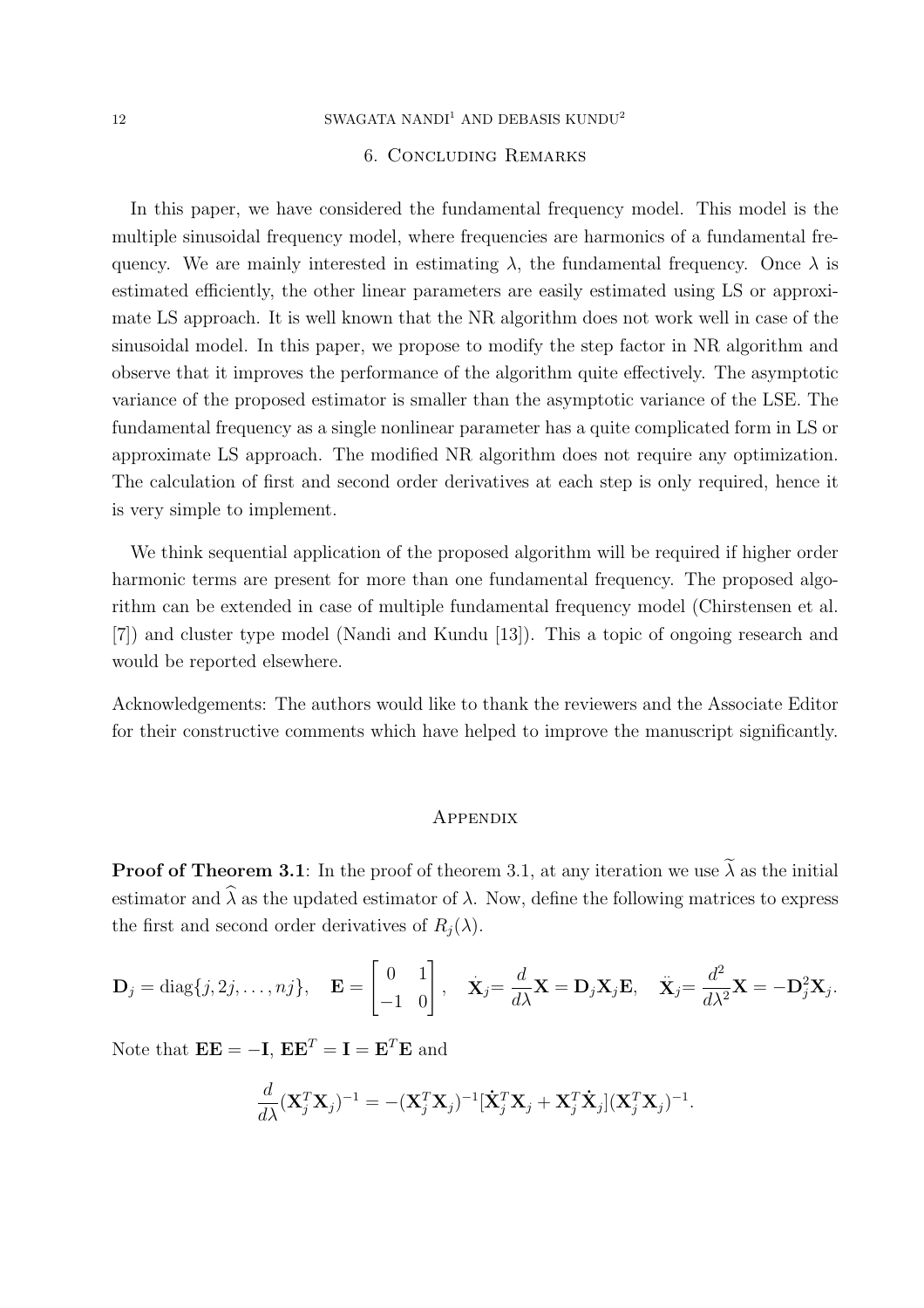Write 
$$
\frac{d}{d\lambda}R_j(\lambda) = R'_j(\lambda)
$$
 and  $\frac{d^2}{d^2\lambda}R_j(\lambda) = R''_j(\lambda)$ . Then  
\n
$$
\frac{1}{2}R'_j(\lambda) = \mathbf{Y}^T \dot{\mathbf{X}}_j (\mathbf{X}_j^T \mathbf{X}_j)^{-1} \mathbf{X}^T \mathbf{Y} - \mathbf{Y}^T \mathbf{X}_j (\mathbf{X}_j^T \mathbf{X}_j)^{-1} \dot{\mathbf{X}}_j^T \mathbf{X}_j (\mathbf{X}_j^T \mathbf{X}_j)^{-1} \mathbf{X}_j^T \mathbf{Y},
$$
\n(16)

and

$$
\frac{1}{2} R''_j(\lambda) = \mathbf{Y}^T \ddot{\mathbf{X}}_j (\mathbf{X}_j^T \mathbf{X}_j)^{-1} \mathbf{X}_j^T \mathbf{Y} - \mathbf{Y}^T \dot{\mathbf{X}}_j (\mathbf{X}_j^T \mathbf{X}_j)^{-1} (\dot{\mathbf{X}}_j^T \mathbf{X}_j + \mathbf{X}_j^T \dot{\mathbf{X}}_j) (\mathbf{X}_j^T \mathbf{X}_j)^{-1} \mathbf{X}_j^T \mathbf{Y} \n+ \mathbf{Y}^T \dot{\mathbf{X}}_j (\mathbf{X}_j^T \mathbf{X}_j)^{-1} \dot{\mathbf{X}}_j^T \mathbf{Y} - \mathbf{Y}^T \dot{\mathbf{X}}_j (\mathbf{X}_j^T \mathbf{X}_j)^{-1} \dot{\mathbf{X}}_j^T \mathbf{X}_j (\mathbf{X}_j^T \mathbf{X}_j)^{-1} \mathbf{X}_j^T \mathbf{Y} \n+ \mathbf{Y}^T \mathbf{X}_j (\mathbf{X}_j^T \mathbf{X}_j)^{-1} (\dot{\mathbf{X}}_j^T \mathbf{X}_j + \mathbf{X}_j^T \dot{\mathbf{X}}_j) (\mathbf{X}_j^T \mathbf{X}_j)^{-1} \dot{\mathbf{X}}_j^T \mathbf{X}_j (\mathbf{X}_j^T \mathbf{X}_j)^{-1} \mathbf{X}_j^T \mathbf{Y} \n- \mathbf{Y}^T \mathbf{X}_j (\mathbf{X}_j^T \mathbf{X}_j)^{-1} (\dot{\mathbf{X}}_j^T \dot{\mathbf{X}}_j) (\mathbf{X}_j^T \mathbf{X}_j)^{-1} \mathbf{X}_j^T \mathbf{Y} \n+ \mathbf{Y}^T \mathbf{X}_j (\mathbf{X}_j^T \mathbf{X}_j)^{-1} (\dot{\mathbf{X}}_j^T \dot{\mathbf{X}}_j)^{-1} (\dot{\mathbf{X}}_j^T \mathbf{X}_j + \mathbf{X}_j^T \dot{\mathbf{X}}_j) (\mathbf{X}_j^T \mathbf{X}_j)^{-1} \mathbf{X}_j^T \mathbf{Y} \n+ \mathbf{Y}^T \mathbf{X}_j (\mathbf{X}_j^T \
$$

By definition  $g(\lambda) = \sum_{n=0}^{\infty}$  $j=1$  $R_j(\lambda)$ , therefore, we have  $g'(\lambda) = \sum_{k=1}^p \lambda_k^k$  $j=1$  $R'$  $j'_{j}(\lambda)$  and  $g''(\lambda) = \sum^{p}$  $j=1$  $R_i''$  $_j^{\prime\prime}(\lambda).$ 

Assume that  $\widetilde{\lambda} - \lambda = O_p(n^{-1-\delta}), \delta \in (0, \mathbb{R})$ 1  $\frac{1}{2}$ . Therefore, for large *n*, at  $\lambda = \lambda$ ,

$$
(\frac{1}{n}\mathbf{X}_j^T\mathbf{X}_j)^{-1} = (\frac{1}{n}\mathbf{X}_j(\widetilde{\lambda})^T\mathbf{X}_j(\widetilde{\lambda}))^{-1} = 2 I + O_p(\frac{1}{n}).
$$
\n(18)

Using the large sample approximation (18) in the first term of  $\frac{1}{2}R'_j(\lambda)$  in (16), we have at  $\lambda = \widetilde{\lambda},$ 

$$
\frac{1}{n^3} \mathbf{Y}^T \dot{\mathbf{X}}_j (\mathbf{X}_j^T \mathbf{X}_j)^{-1} \mathbf{X}_j^T \mathbf{Y}
$$
\n
$$
= \frac{1}{n^3} \mathbf{Y}^T \dot{\mathbf{X}}_j (\tilde{\lambda}) (\mathbf{X}_j (\tilde{\lambda})^T \mathbf{X}_j (\tilde{\lambda}))^{-1} \mathbf{X}_j (\tilde{\lambda})^T \mathbf{Y}
$$
\n
$$
= \frac{2}{n^4} \mathbf{Y}^T \mathbf{D}_j \mathbf{X}_j (\tilde{\lambda}) \mathbf{E} \mathbf{X}_j (\tilde{\lambda})^T \mathbf{Y}
$$
\n
$$
= \frac{2j}{n^4} \left[ \left( \sum_{t=1}^n y(t) t \cos(\tilde{j} \tilde{\lambda} t) \right) \left( \sum_{t=1}^n y(t) \sin(j \tilde{\lambda} t) \right) - \left( \sum_{t=1}^n y(t) t \sin(j \tilde{\lambda} t) \right) \left( \sum_{t=1}^n y(t) \cos(j \tilde{\lambda} t) \right) \right]
$$

Then along the same line as Kundu *et al.* [10], it can be shown that,

$$
\sum_{t=1}^{n} y(t) \cos(j\tilde{\lambda}t) = \frac{n}{2} \left( A_j + O_p(n^{-\delta}) \right), \quad \sum_{t=1}^{n} y(t) \sin(j\tilde{\lambda}t) = \frac{n}{2} \left( B_j + O_p(n^{-\delta}) \right). \tag{19}
$$

.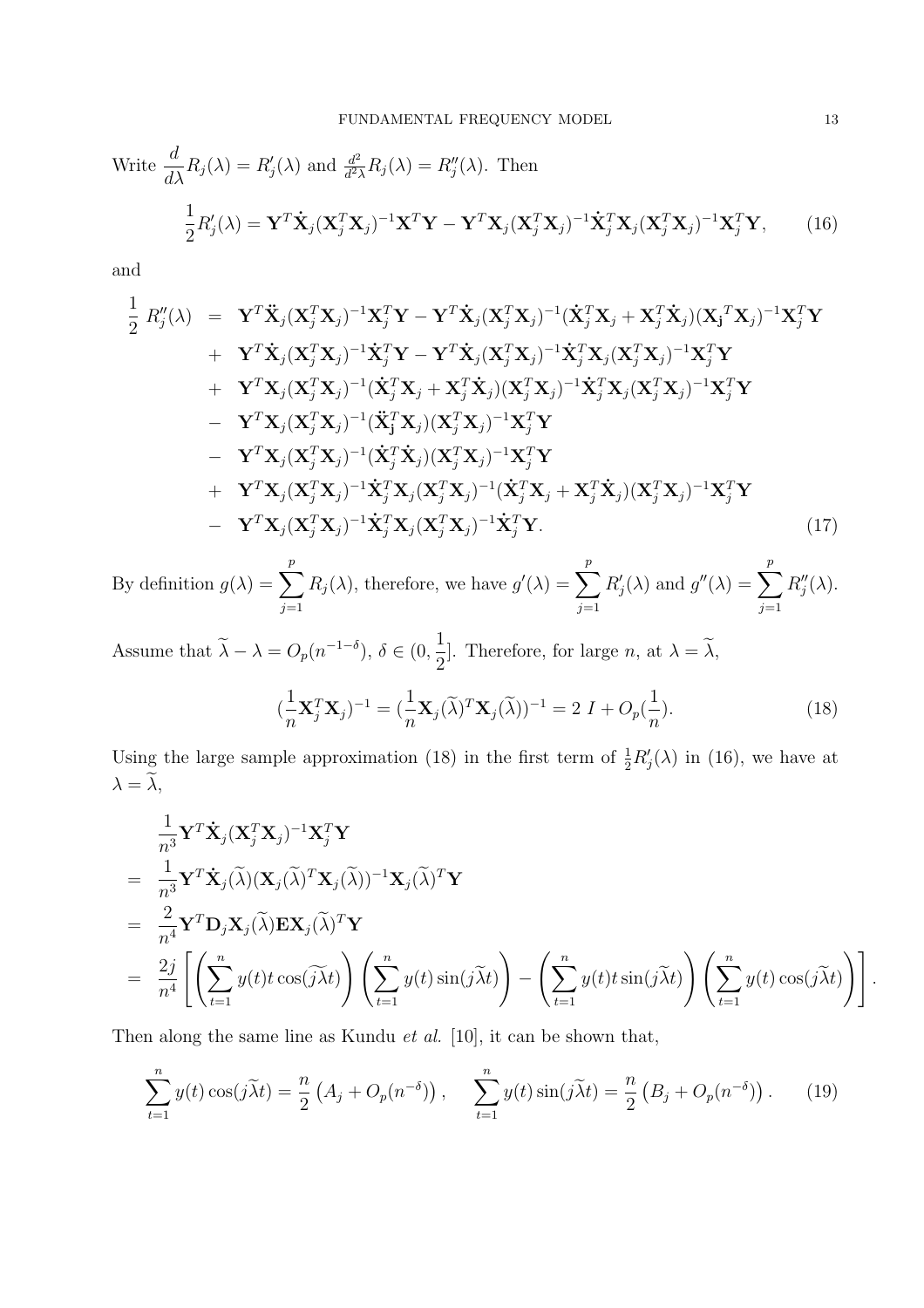Now consider

$$
\sum_{t=1}^{n} y(t)te^{-ij\tilde{\lambda}t} = \sum_{t=1}^{n} \left( \sum_{k=1}^{p} \left[ A_k \cos(k\lambda t) + B_k \sin(k\lambda t) + e(t) \right] \right) te^{-ij\tilde{\lambda}t}
$$

$$
= \frac{1}{2} \sum_{k=1}^{p} (A_k - iB_k) \sum_{t=1}^{n} t e^{i(k\lambda - j\tilde{\lambda})t} + \frac{1}{2} \sum_{k=1}^{p} (A_k + iB_k) \sum_{t=1}^{n} t e^{-i(k\lambda + j\tilde{\lambda})t} + \sum_{t=1}^{n} e(t)te^{-ij\tilde{\lambda}t}
$$
(20)

Similarly as Bai et al.[2], the following can be established for harmonics of fundamental frequency;

$$
\sum_{t=1}^{n} t e^{-i(k\lambda + j\widetilde{\lambda})t} = O_p(n), \ \forall \ k, j = 1, \dots p
$$

$$
\sum_{t=1}^{n} t e^{-i(k\lambda - j\widetilde{\lambda})t} = O_p(n), \ \forall \ k \neq j = 1, \dots p
$$

and for  $k = j$ ,

$$
\sum_{t=1}^{n} t e^{i(\lambda - \tilde{\lambda})jt} = \sum_{t=1}^{n} t + i(\lambda - \tilde{\lambda})j \sum_{t=1}^{n} t^{2} - \frac{1}{2}(\lambda - \tilde{\lambda})^{2}j^{2} \sum_{t=1}^{n} t^{3}
$$

$$
-\frac{1}{6}i(\lambda - \tilde{\lambda})^{3}j^{3} \sum_{t=1}^{n} t^{4} + \frac{1}{24}(\lambda - \tilde{\lambda})^{4}j^{4} \sum_{t=1}^{n} t^{5}e^{i(\lambda - \lambda^{*})jt}.
$$
(21)

The last term of (21) is approximated as

$$
\frac{1}{24}(\lambda-\widetilde{\lambda})^4 j^4 \sum_{t=1}^n t^5 e^{i(\lambda-\lambda^*)jt}=O_p(n^{2-4\delta}).
$$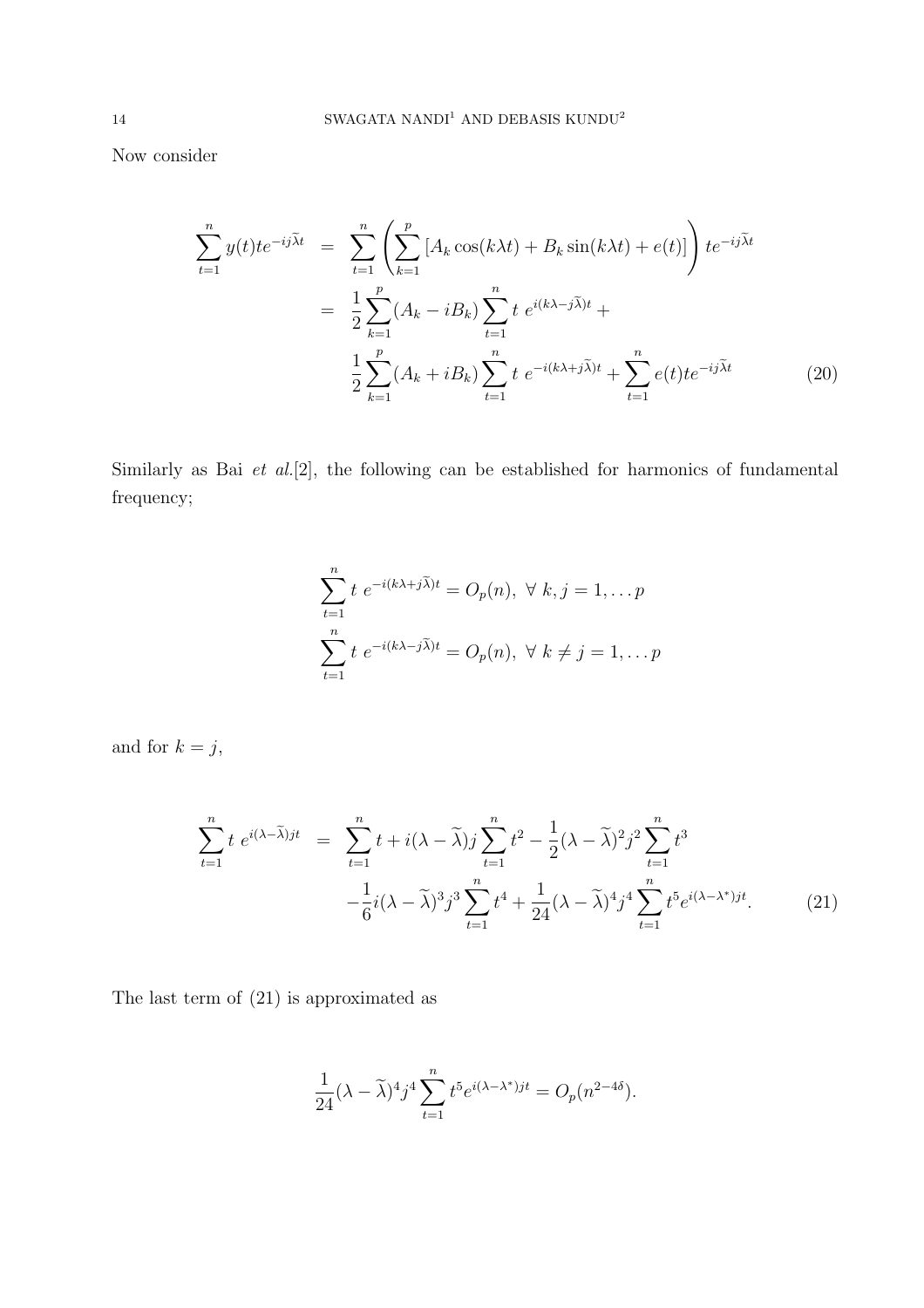For the last term in (20), choose L large enough such that  $L\delta > 1$  and using the Taylor series expansion of  $e^{-ij\widetilde{\lambda}t}$  we obtain,

$$
\sum_{t=1}^{n} e(t)te^{-ij\tilde{\lambda}t}
$$
\n
$$
= \sum_{m=0}^{\infty} a(m) \sum_{t=1}^{n} e(t-m)te^{-ij\tilde{\lambda}t}
$$
\n
$$
= \sum_{m=0}^{\infty} a(m) \sum_{t=1}^{n} e(t-m)te^{-ij\lambda t} + \sum_{m=0}^{\infty} a(m) \sum_{l=1}^{L-1} \frac{(-i(\tilde{\lambda} - \lambda)j)^{l}}{l!} \sum_{t=1}^{n} e(t-m) t^{l+1} e^{-ij\lambda t}
$$
\n
$$
+ \sum_{m=0}^{\infty} a(m) \frac{\theta(n(\tilde{\lambda} - \lambda))^{L}}{L!} \sum_{t=1}^{n} t|e(t-m)| \text{ (here } |\theta| < 1)
$$
\n
$$
= \sum_{m=0}^{\infty} a(m) \sum_{t=1}^{n} e(t-m)te^{-ij\lambda t} + \sum_{l=1}^{L-1} O_p(n^{-(1+\delta)l}) O_p(n^{l+\frac{3}{2}}) + \sum_{m=0}^{\infty} a(m) O_p(n^{\frac{5}{2}-L\delta})
$$
\n
$$
= \sum_{m=0}^{\infty} a(m) \sum_{t=1}^{n} e(t-m)te^{-ij\lambda t} + O_p(n^{\frac{5}{2}-L\delta}).
$$

Therefore,

$$
\sum_{t=1}^{n} y(t) t \cos(\widetilde{j\lambda} t)
$$
\n
$$
= \frac{1}{2} \left[ \sum_{k=1}^{p} A_k \left( \sum_{t=1}^{n} t - \frac{1}{2} (\lambda - \widetilde{\lambda})^2 j^2 \sum_{t=1}^{n} t^3 \right) + \sum_{k=1}^{p} B_k \left( \sum_{t=1}^{n} (\lambda - \widetilde{\lambda}) j t^2 - \frac{1}{6} (\lambda - \widetilde{\lambda})^3 j^3 \sum_{t=1}^{n} t^4 \right) \right] + \sum_{m=0}^{\infty} a(m) \sum_{t=1}^{n} e(t - m) t \cos(j\lambda t) + O_p(n^{\frac{5}{2} - L\delta}) + O_p(n) + O_p(n^{2 - 4\delta}). \tag{22}
$$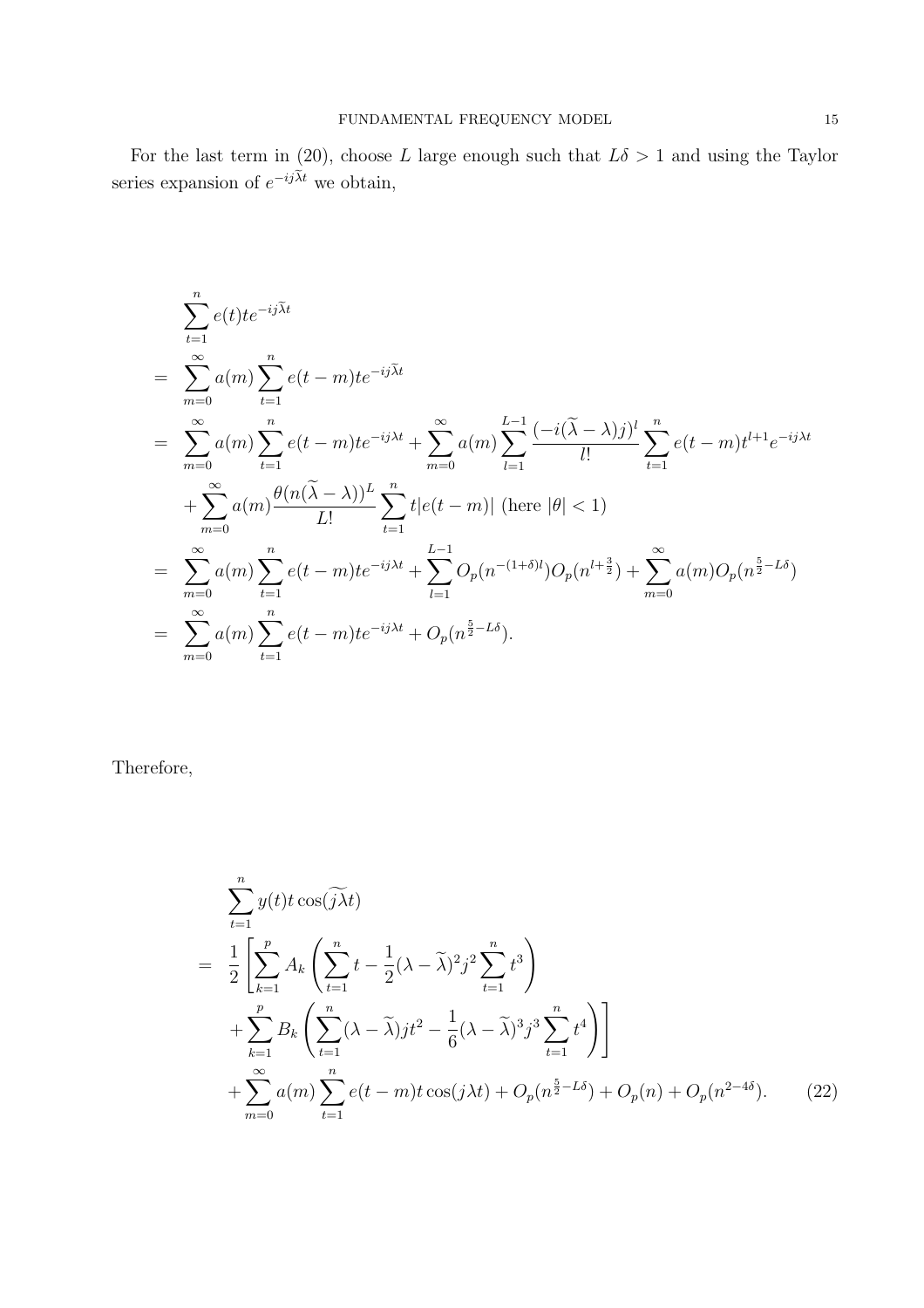Similarly,

$$
\sum_{t=1}^{n} y(t) t \sin(\widetilde{j\lambda} t)
$$
\n
$$
= \frac{1}{2} \left[ \sum_{k=1}^{p} B_k \left( \sum_{t=1}^{n} t - \frac{1}{2} (\lambda - \widetilde{\lambda})^2 j^2 \sum_{t=1}^{n} t^3 \right) - \sum_{k=1}^{p} A_k \left( \sum_{t=1}^{n} (\lambda - \widetilde{\lambda}) j t^2 - \frac{1}{6} (\lambda - \widetilde{\lambda})^3 j^3 \sum_{t=1}^{n} t^4 \right) \right] + \sum_{m=0}^{\infty} a(m) \sum_{t=1}^{n} e(t - m) t \sin(j\lambda t) + O_p(n^{\frac{5}{2} - L\delta}) + O_p(n) + O_p(n^{2 - 4\delta}). \tag{23}
$$

Next, the second term of  $\frac{1}{2}R'_{j}(\lambda)$  in (16) is approximated as

$$
\frac{1}{n^3} \mathbf{Y}^T \mathbf{X}_j (\mathbf{X}_j^T \mathbf{X}_j)^{-1} \dot{\mathbf{X}}_j^T \mathbf{X}_j (\mathbf{X}_j^T \mathbf{X}_j)^{-1} \mathbf{X}_j^T \mathbf{Y}
$$
\n
$$
= \frac{1}{n^3} \mathbf{Y}^T \mathbf{X}_j (\mathbf{X}_j^T \mathbf{X}_j)^{-1} \mathbf{E}^T \mathbf{X}_j^T \mathbf{D}_j \mathbf{X}_j (\mathbf{X}_j^T \mathbf{X}_j)^{-1} \mathbf{X}_j^T \mathbf{Y}
$$
\n
$$
= \frac{1}{n^3} \mathbf{Y}^T \mathbf{X}_j \left( 2\mathbf{I} + O_p\left(\frac{1}{n}\right) \right) \mathbf{E}^T \left( \frac{1}{4} \mathbf{I} + O_p\left(\frac{1}{n}\right) \right) \left( 2\mathbf{I} + O_p\left(\frac{1}{n}\right) \right) \mathbf{X}_j^T \mathbf{Y}
$$
\n
$$
= \frac{j}{n^3} \mathbf{Y}^T \mathbf{X}_j \mathbf{E}^T \mathbf{X}_j^T \mathbf{Y} + O_p\left(\frac{1}{n}\right) = O_p\left(\frac{1}{n}\right),\tag{24}
$$

for large n and  $\lambda = \tilde{\lambda}$ .

Now to simplify  $R'_j(\tilde{\lambda})$  and  $R''_j(\tilde{\lambda})$ , we need the following results, for any  $\lambda \in (0, \pi)$ .

$$
\sum_{t=1}^{n} t \cos^{2}(j\lambda t) = \frac{n^{2}}{4} + O(n), \qquad \sum_{t=1}^{n} t \sin^{2}(j\lambda t) = \frac{n^{2}}{4} + O(n), \tag{25}
$$

$$
\sum_{t=1}^{n} \cos^{2}(j\lambda t) = \frac{n}{2} + o(n), \qquad \sum_{t=1}^{n} \sin^{2}(j\lambda t) = \frac{n}{2} + o(n), \tag{26}
$$

$$
\sum_{t=1}^{n} t^2 \cos^2(j\lambda t) = \frac{n^3}{6} + O(n^2), \quad \sum_{t=1}^{n} t^2 \sin^2(j\lambda t) = \frac{n^3}{6} + O(n^2), \tag{27}
$$

and

$$
\frac{1}{n^2} \mathbf{Y}^T \mathbf{D}_j \mathbf{X}_j = \frac{j}{4} (A_j \ B_j) + O_p(\frac{1}{n}), \quad \frac{1}{n^3} \mathbf{Y}^T \mathbf{D}_j^2 \mathbf{X}_j = \frac{j^2}{6} (A_j \ B_j) + O_p(\frac{1}{n}), \quad (28)
$$

$$
\frac{1}{n^3} \mathbf{X}_{j}^{T} \mathbf{D}_{j}^{2} \mathbf{X}_{j} = \frac{j^{2}}{6} \mathbf{I} + O_{p}(\frac{1}{n}), \quad \frac{1}{n} \mathbf{X}_{j}^{T} \mathbf{Y} = \frac{1}{2} (A_{j} \ B_{j})^{T} + O_{p}(\frac{1}{n}),
$$
\n(29)

$$
\frac{1}{n^2} \mathbf{X}_j^T \mathbf{D}_j \mathbf{X}_j = \frac{j}{4} \mathbf{I} + O_p(\frac{1}{n}).
$$
\n(30)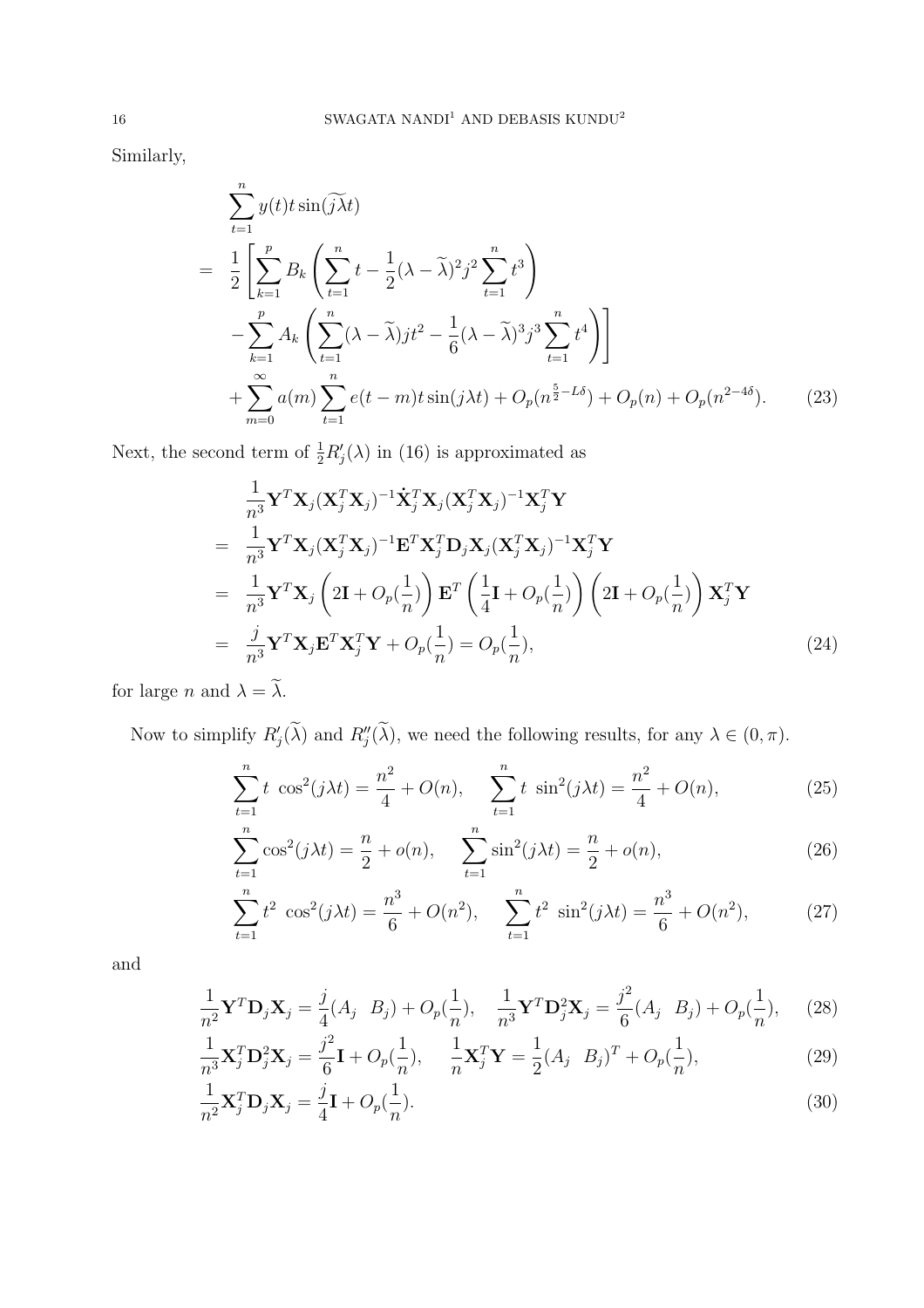Next to simplify  $\frac{1}{2n^3} R''_j(\tilde{\lambda})$ , use (18) at the first step.

$$
\begin{aligned}\n\frac{1}{2n^3} \, R''_j(\widetilde{\lambda}) &= \frac{2}{n^4} \mathbf{Y}^T \ddot{\mathbf{X}}_j \mathbf{X}_j^T \mathbf{Y} - \frac{4}{n^5} \mathbf{Y}^T \dot{\mathbf{X}}_j (\dot{\mathbf{X}}_j^T \mathbf{X}_j + \mathbf{X}_j^T \dot{\mathbf{X}}_j) \mathbf{X}_j^T \mathbf{Y}_j + \frac{2}{n^4} \mathbf{Y}^T \dot{\mathbf{X}}_j \dot{\mathbf{X}}_j^T \mathbf{Y}_j \\
&= \frac{4}{n^5} \mathbf{Y}^T \dot{\mathbf{X}}_j \dot{\mathbf{X}}_j^T \mathbf{X}_j \mathbf{X}_j^T \mathbf{Y} + \frac{8}{n^6} \mathbf{Y}^T \mathbf{X}_j (\dot{\mathbf{X}}_j^T \mathbf{X}_j + \mathbf{X}_j^T \dot{\mathbf{X}}_j) \dot{\mathbf{X}}_j^T \mathbf{X}_j \mathbf{X}_j^T \mathbf{Y} \\
&= \frac{4}{n^5} \mathbf{Y}^T \mathbf{X}_j \ddot{\mathbf{X}}_j^T \mathbf{X}_j \mathbf{X}_j^T \mathbf{Y} - \frac{4}{n^5} \mathbf{Y}^T \mathbf{X}_j \dot{\mathbf{X}}_j^T \dot{\mathbf{X}}_j \mathbf{X}_j^T \mathbf{Y} \\
&+ \frac{8}{n^6} \mathbf{Y}^T \mathbf{X}_j \dot{\mathbf{X}}_j^T \mathbf{X}_j (\dot{\mathbf{X}}_j^T \mathbf{X}_j + \mathbf{X}_j^T \dot{\mathbf{X}}_j) \mathbf{X}_j^T \mathbf{Y} - \frac{4}{n^5} \mathbf{Y}^T \mathbf{X}_j \dot{\mathbf{X}}_j^T \mathbf{X}_j \dot{\mathbf{X}}_j^T \mathbf{Y} + O_p(\frac{1}{n}).\n\end{aligned}
$$

In the second step, use  $\ddot{\mathbf{X}}_j = \mathbf{D}_j \mathbf{X}_j \mathbf{E}$  and  $\ddot{\mathbf{X}} = -\mathbf{D}_j^2 \mathbf{X}_j$ .

$$
\frac{1}{2n^3} R''_j(\tilde{\lambda}) = -\frac{2}{n^4} \mathbf{Y}^T \mathbf{D}_j^2 \mathbf{X}_j \mathbf{X}_j^T \mathbf{Y} - \frac{4}{n^5} \mathbf{Y}^T \mathbf{D}_j \mathbf{X}_j \mathbf{E} (\mathbf{E}^T \mathbf{X}_j^T \mathbf{D}_j \mathbf{X}_j + \mathbf{X}_j^T \mathbf{D}_j \mathbf{X}_j \mathbf{E}) \mathbf{X}_j^T \mathbf{Y} \n+ \frac{2}{n^4} \mathbf{Y}^T \mathbf{D}_j \mathbf{X}_j \mathbf{E} \mathbf{E}^T \mathbf{X}_j^T \mathbf{D}_j \mathbf{Y} - \frac{4}{n^5} \mathbf{Y}^T \mathbf{D}_j \mathbf{X}_j \mathbf{E} \mathbf{E}^T \mathbf{X}_j^T \mathbf{D}_j \mathbf{X}_j \mathbf{X}_j^T \mathbf{Y} \n+ \frac{8}{n^6} \mathbf{Y}^T \mathbf{X}_j (\mathbf{E}^T \mathbf{X}_j^T \mathbf{D}_j \mathbf{X}_j + \mathbf{X}_j^T \mathbf{D}_j \mathbf{X}_j \mathbf{E}) \mathbf{E}^T \mathbf{X}_j^T \mathbf{D}_j \mathbf{X}_j \mathbf{X}_j^T \mathbf{Y} + \frac{4}{n^5} \mathbf{Y}^T \mathbf{X}_j \mathbf{X}_j^T \mathbf{D}_j^2 \mathbf{X}_j \mathbf{X}_j^T \mathbf{Y} \n- \frac{4}{n^5} \mathbf{Y}^T \mathbf{X}_j \mathbf{E}^T \mathbf{X}_j^T \mathbf{D}_j^2 \mathbf{X}_j \mathbf{E} \mathbf{X}_j^T \mathbf{Y} + \frac{8}{n^6} \mathbf{Y}^T \mathbf{X}_j \mathbf{E}^T \mathbf{X}_j^T \mathbf{D}_j \mathbf{X}_j (\mathbf{E}^T \mathbf{X}_j^T \mathbf{D}_j \mathbf{X}_j \n+ \mathbf{X}_j^T \mathbf{D}_j \mathbf{X}_j \mathbf{E}) \mathbf{X}_j^T \mathbf{Y}
$$

Next, using (25)-(30), we observe

$$
\frac{1}{2n^3} R''_j(\tilde{\lambda}) = (A_j^2 + B_j^2) \left[ -\frac{j^2}{6} - 0 + \frac{j^2}{8} - \frac{j^2}{8} + 0 + \frac{j^2}{6} - \frac{j^2}{6} + 0 + \frac{j^2}{8} \right] + O_p(\frac{1}{n})
$$
  
= 
$$
-\frac{j^2}{24} (A_j^2 + B_j^2) + O_p(\frac{1}{n}).
$$
 (31)

The correction factor in Newton-Raphson algorithm can be written as

$$
\frac{g'(\tilde{\lambda})}{g''(\tilde{\lambda})} = \frac{\frac{1}{2n^3} \sum_{j=1}^p R'_j(\tilde{\lambda})}{\frac{1}{2n^3} \sum_{j=1}^p R''_j(\tilde{\lambda})}
$$
(32)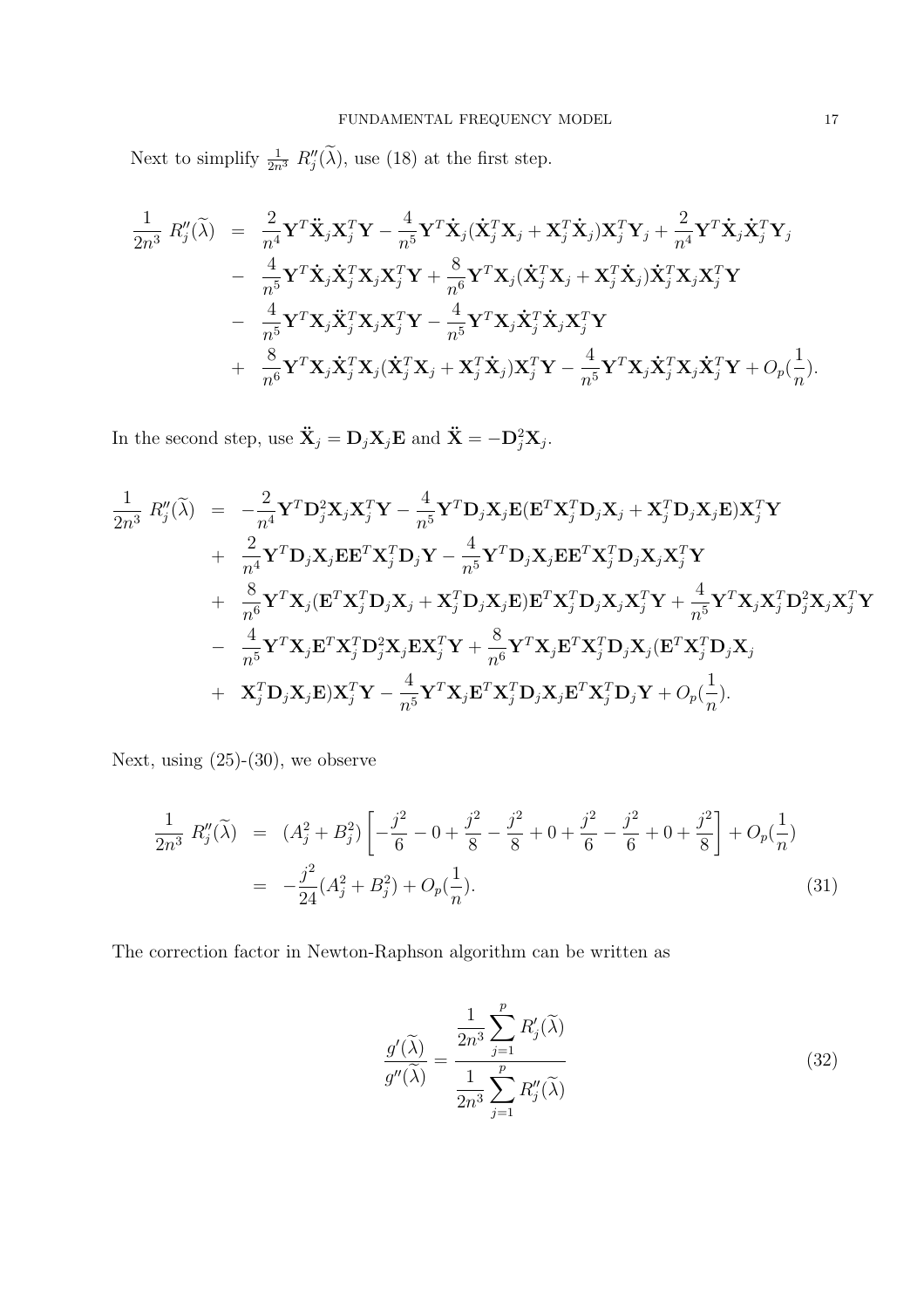Using (22), (23) and (24), 
$$
\frac{1}{2n^3} \sum_{j1}^{p} R'_j(\tilde{\lambda})
$$
 is simplified as

$$
\frac{1}{2n^3} \sum_{j=1}^{p} R'_j(\tilde{\lambda}) = \frac{2}{n^4} \sum_{j=1}^{p} j \left[ \frac{n}{2} (B_j + O_p(n^{-\delta})) \left\{ \frac{A_j}{2} \left( \sum_{t=1}^{n} t - \frac{1}{2} (\lambda - \tilde{\lambda})^2 j^2 \sum_{t=1}^{n} t^3 \right) \right.\left. + \frac{B_j}{2} \left( \sum_{t=1}^{n} (\lambda - \tilde{\lambda}) j t^2 - \frac{1}{6} (\lambda - \tilde{\lambda})^3 j^3 \sum_{t=1}^{n} t^4 \right) \right.\left. + \sum_{k=0}^{\infty} a(k) \sum_{t=1}^{n} e(t - k) t \cos(j\lambda t) + O_p(n^{\frac{5}{2} - L\delta}) + O_p(n) + O_p(n^{2 - 4\delta}) \right\}\left. - \frac{n}{2} (A_j + O_p(n^{-\delta})) \left\{ \frac{B_j}{2} \left( \sum_{t=1}^{n} t - \frac{1}{2} (\lambda - \tilde{\lambda})^2 j^2 \sum_{t=1}^{n} t^3 \right) \right.\left. - \frac{A_j}{2} \left( \sum_{t=1}^{n} (\lambda - \tilde{\lambda}) j t^2 - \frac{1}{6} (\lambda - \tilde{\lambda})^3 j^3 \sum_{t=1}^{n} t^4 \right) \right.\left. + \sum_{k=-}^{\infty} a(k) \sum_{t=1}^{n} e(t - k) t \sin(j\lambda t) + O_p(n^{\frac{5}{2} - L\delta}) + O_p(n) + O_p(n^{2 - 4\delta}) \right\}\left. = \sum_{j=1}^{p} j \left[ \frac{1}{2n^3} (A_j^2 + B_j^2) \left\{ \sum_{t=1}^{n} (\lambda - \tilde{\lambda}) j t^2 - \frac{1}{6} (\lambda - \tilde{\lambda})^3 j^3 \sum_{t=1}^{n} t^4 \right\} \right.\left. + \frac{1}{n^3} \left\{ B_j \sum_{k=0}^{\infty} a(k) \sum_{t=1}^{n} e(t - k) t \cos(j\lambda t) \right\} \right.\left. + A_j \sum_{k=0}^{\infty} a(k) \sum_{t=1}^{n} e(t - k) t \
$$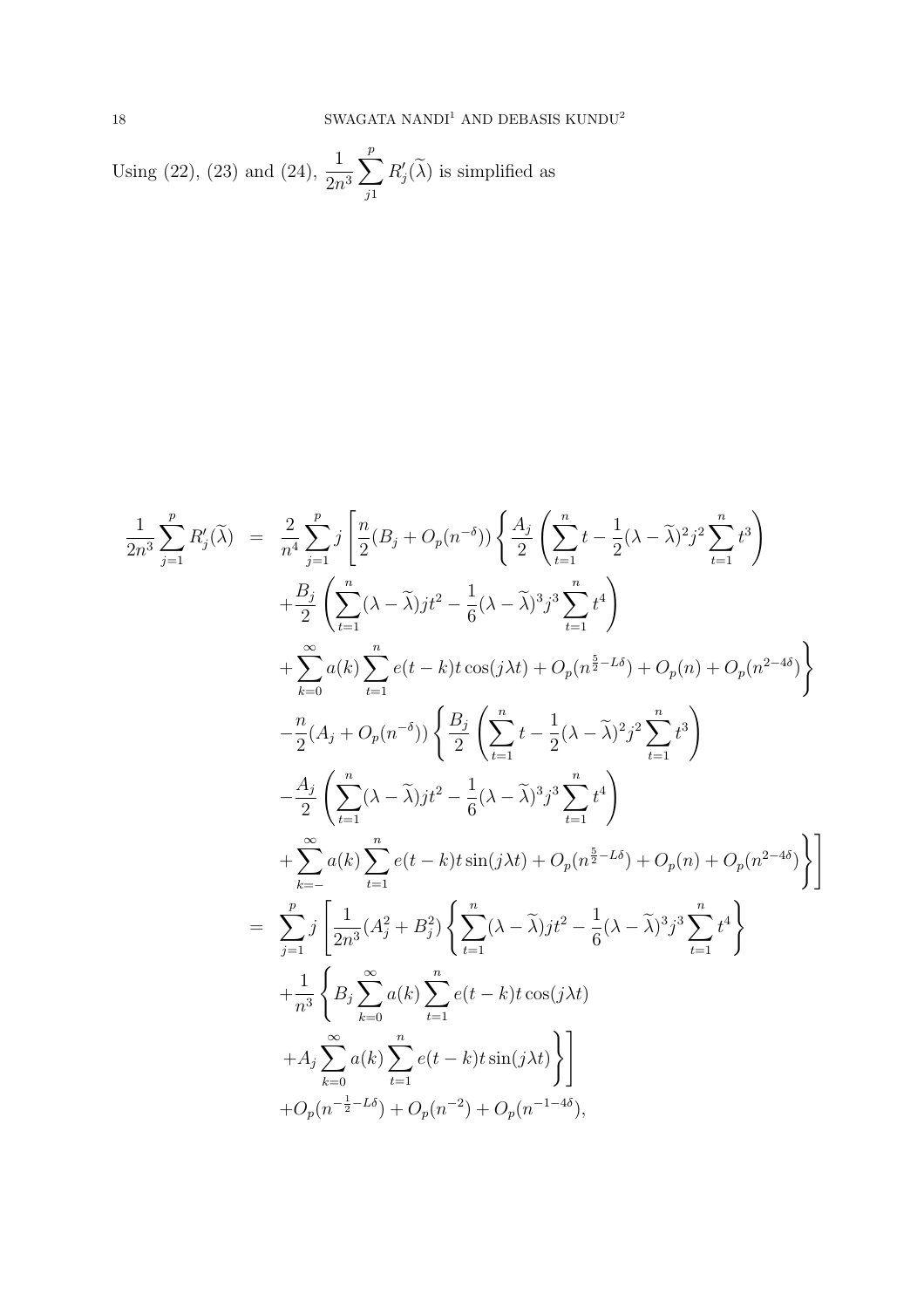and using (31), the denominator of (32) is  $\frac{1}{2}$  $2n^3$  $\sum_{ }^{p}$  $j=1$  $R''_i$  $''_j(\lambda) = -$ 1 24  $\sum_{ }^{p}$  $j=1$  $j^2(A_j^2+B_j^2)+O_p($ 1  $\overline{n}$ ). Therefore,

$$
\hat{\lambda} = \tilde{\lambda} - \frac{1}{4} \frac{g'(\tilde{\lambda})}{g''(\tilde{\lambda})} = \tilde{\lambda} - \frac{1}{4} \frac{\frac{1}{2n^3} \sum_{j=1}^p R''_j(\tilde{\lambda})}{\frac{1}{2n^3} \sum_{j=1}^p R''_j(\tilde{\lambda})}
$$
\n
$$
= \tilde{\lambda} - \frac{1}{4} \frac{\frac{1}{2n^3} \sum_{j=1}^p R'_j(\tilde{\lambda})}{-\frac{1}{24} \sum_{j=1}^p j^2 (A_j^2 + B_j^2) + O_p(\frac{1}{n})}
$$
\n
$$
= \tilde{\lambda} + 6 \frac{\frac{1}{2n^3} \sum_{j=1}^p R'_j(\tilde{\lambda})}{\beta^* + O_p(\frac{1}{n})}
$$
\n
$$
= \tilde{\lambda} + \frac{6}{(\beta^* + O_p(\frac{1}{n}))} \sum_{j=1}^p j \left[ \frac{1}{2n^3} (A_j^2 + B_j^2) \left\{ \sum_{t=1}^n (\lambda - \tilde{\lambda}) j t^2 - \frac{1}{6} (\lambda - \tilde{\lambda})^3 j^3 \sum_{t=1}^n t^4 \right\} \right]
$$
\n
$$
+ \frac{6}{(\beta^* + O_p(\frac{1}{n}))} \sum_{j=1}^p j \frac{1}{n^3} \left\{ B_j \sum_{k=0}^\infty a(k) \sum_{t=1}^n e(t - k)t \cos(j\lambda t) + A_j \sum_{k=0}^\infty a(k) \sum_{t=1}^n e(t - k)t \sin(j\lambda t) \right\} + O_p(n^{-\frac{1}{2} - L\delta}) + O_p(n^{-2}) + O_p(n^{-1 - 4\delta}).
$$
\n
$$
= \lambda + (\lambda - \tilde{\lambda}) O_p(n^{-2\delta}) + \frac{6}{(\beta^* + O_p(\frac{1}{n}))} \sum_{j=1}^p j \frac{1}{n^3} \left\{ B_j \sum_{k=0}^\infty a(k) \sum_{t=1}^n e(t - k)t \cos(j\lambda t) + A_j \sum_{k=0}^\infty a(k) \sum_{t=1}^n e(t - k)t \sin(j\lambda t) \right\} + O_p(n^{-\frac{1}{2} - L\delta}) + O_p(n^{-2})
$$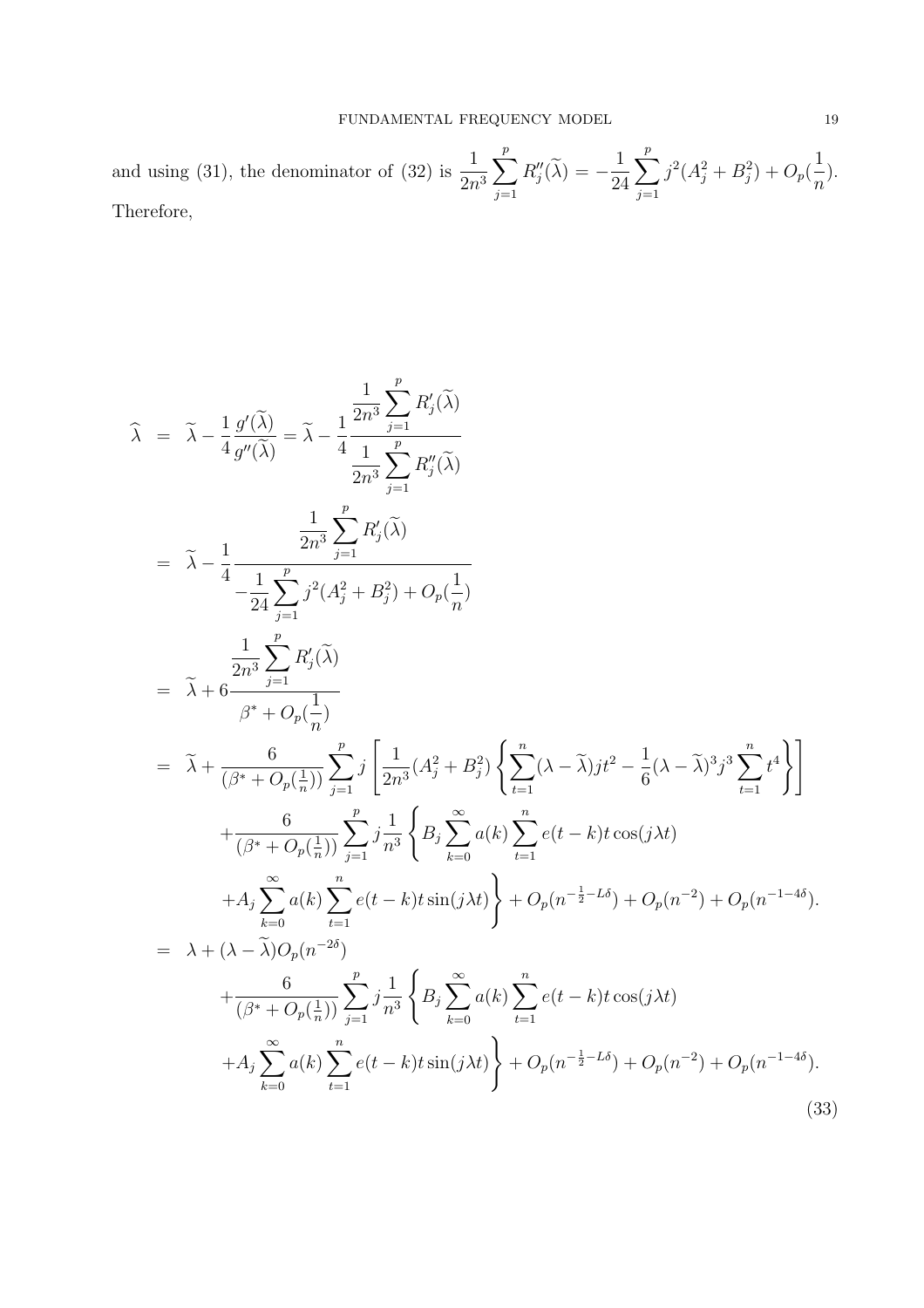Here  $\beta^* = \sum_{n=1}^{p}$  $j=1$  $j^2(A_j^2 + B_j^2)$  is same as defined after (11). When  $\delta \leq \frac{1}{6}$  $\frac{1}{6}$  in (33),  $\lambda - \lambda =$  $O_p(n^{-1-3\delta})$  whereas if  $\delta > \frac{1}{6}$ , then for large *n*,

$$
n^{3/2}(\widehat{\lambda} - \lambda) \stackrel{d}{=} \frac{6n^{-3/2}}{\beta^*} \sum_{j=1}^p j \left\{ B_j \sum_{k=0}^\infty a(k) \sum_{t=1}^n e(t-k)t \cos(j\lambda t) + A_j \sum_{k=0}^\infty a(k) \sum_{t=1}^n e(t-k)t \sin(j\lambda t) \right\}
$$
  

$$
\stackrel{d}{\longrightarrow} \mathcal{N}(0, \gamma)
$$

where

$$
\gamma = \frac{36}{\beta^{*2}} \frac{\sigma^2}{6} \sum_{j=1}^p j^2 (A_j^2 + B_j^2) \left[ \left\{ \sum_{k=0}^\infty a(k) \cos(kj\lambda) \right\}^2 + \left\{ \sum_{k=0}^\infty a(k) \sin(kj\lambda) \right\}^2 \right]
$$
  
= 
$$
\frac{6}{\beta^{*2}} \sigma^2 \sum_{j=1}^p j^2 (A_j^2 + B_j^2) \left| \sum_{k=0}^\infty a(k) e^{-ikj\lambda} \right|^2 = \frac{6\sigma^2 \delta_G}{\beta^{*2}}.
$$

This proves the theorem.

#### **REFERENCES**

- [1] Abatzoglou, T.J., Mendel, J.M., Harada, G.A. (1991), "The constrained total least squares technique and its applications to harmonic superresolution", IEEE Transactions on Signal Processing, vol. 39, 1070 - 1087.
- [2] Bai, Z.D., Rao, C.R., Chow, M. and Kundu, D. (2003), "An efficient algorithm for estimating the parameters of superimposed exponential signals", Journal of Statistical Planning and Inference, vol. 110, 23 - 34.
- [3] Baldwin, A. J., Thomson, P. J. (1978), "Periodogram analysis of S. Carinae.Royal Astronomy Society New Zealand (Variable Star Section), 6,31-38.
- [4] Bian, J., Peng, H., Xing, J., Liu, Z., Li, H. (2013), "An efficient algorithm for estimating the parameters of superimposed exponential signals in multiplicative and additive nooise", International Journal of Applied Mathematics and Computational Science, vol. 23, 117 - 129.
- [5] Bresler, Y. and Macovski, A. (1986), "Exact maximum likelihood estimation of superimposed exponential signals in noise", IEEE Transactions on Acoustics, Speech and Signal Processing, vol. 34, 1081 - 1089.
- [6] Christensen, M. G., Jakobsson, A. and Jensen, S. H., (2007), "Joint high-resolution fundamental frequency and order estimation", IEEE Transactions on Audio, Speech, and Language Processing, 15(5), 1635-1644.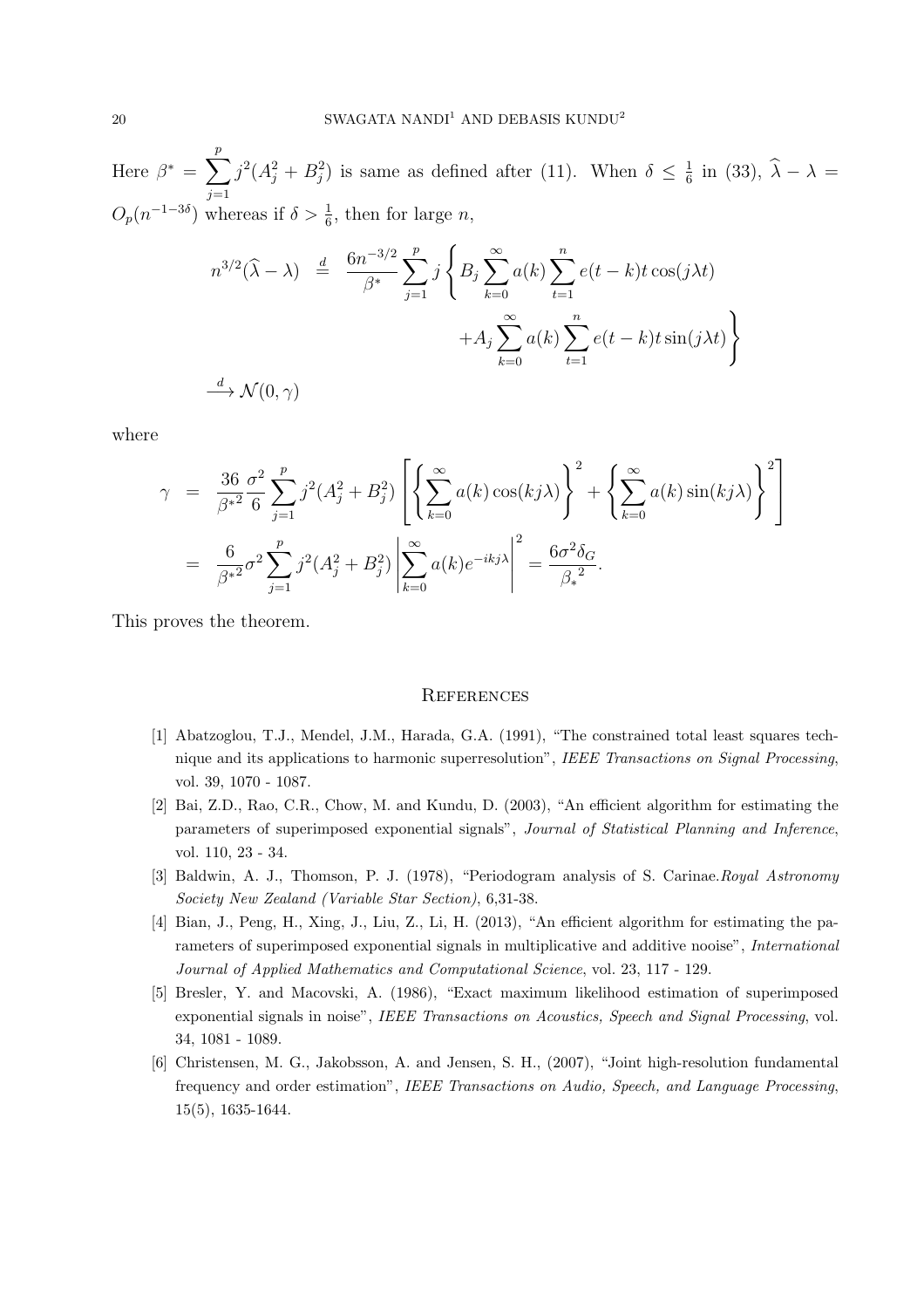- [7] Christensen, M. G., Hovang, J. L., Jakobsson, A. and Jensen, S. H., (2011), "Joint fundamental frequency and order estimation using optimal filtering", EURASIP Journal on Advances in Signal Processing, 2011(13).
- [8] Greenhouse, J. B., Kass, R. E. and Tsay, R. S. (1987), "Fitting non linear models with ARMA errors to biological rhythm data", Statistics in Medicine, 6(2), 167-183.
- [9] Hyndman, R.J. (n.d.) Time Series Data Library, http://www.robhyndman.info/TSDL. Accessed on 01.01.2008.
- [10] Kundu, D., Bai, Z., Nandi, S. and Bai, L. (2011), "Super efficient frequency estimator", Journal of Statistical Planning and Inference, 141, 2576 - 2588.
- [11] Kundu, D. and Nandi, S. (2004), "A Note on estimating the fundamental frequency of a periodic function", Signal Processing, 84(3), 653-661.
- [12] Nandi, S. and Kundu, D. (2003), "Estimating the fundamental frequency of a periodic function", Statistical Methods and Applications, 12(3), 341-360 .
- [13] Nandi, S. and Kundu, D. (2006), "Analyzing Non-Stationary Signals Using Generalized Multiple Fundamental Frequency Model", Journal of Statistical Planning and Inference, Vol. 136, 3871-3903.
- [14] Nielsen, J.K., Jensen, T.L., Jensen, J.R., Christensen, M.G., Jensen, S.H. (2017), "Fast fundamental frequency estimation: making a statistically efficient estimator computationally efficient", Signal Processing, vol. 135, 188 - 197.
- [15] Quinn, B. G. and Thomson, P. J. (1991),"Estimating the frequency of a periodic function", Biometrika, 78, 65-74.
- [16] Zhou, Z. (2013), "Spectral analysis of sinusoidal signals from multiple channels", Ph. D. thesis submitted to Department of Electronic Engineering, City University of Hong Kong.

<sup>1</sup>THEORETICAL STATISTICS AND MATHEMATICS UNIT, INDIAN STATISTICAL INSTITUTE, 7, S.J.S. Sansanwal Marg, New Delhi - 110016, India, nandi@isid.ac.in

<sup>2</sup>Department of Mathematics and Statistics, Indian Institute of Technology Kanpur, Pin 208016, India, kundu@iitk.ac.in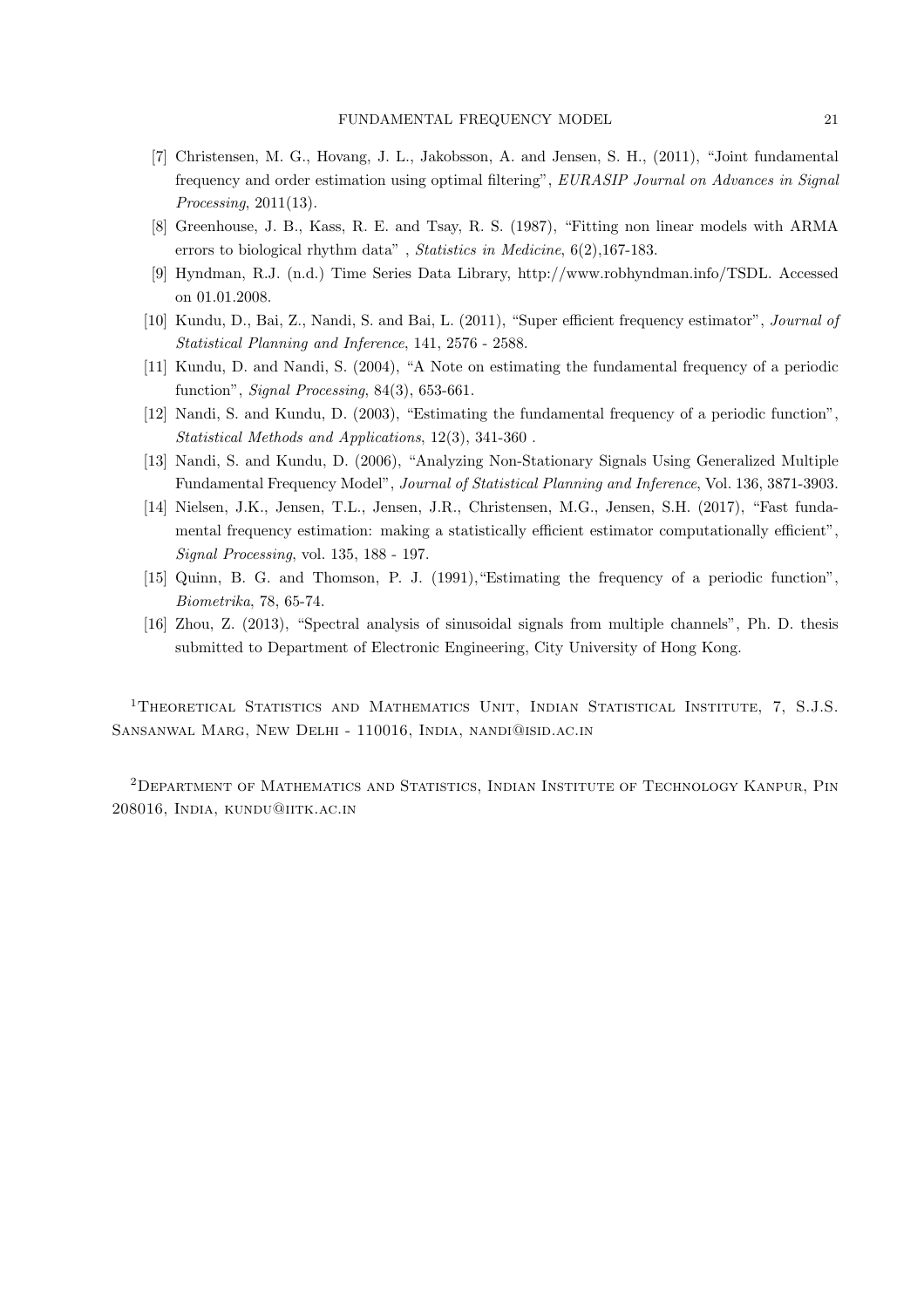Table 1. The average estimates, mean squared errors, asymptotic variances of LSEs and MNR estimates of the fundamental frequency in case Model 1 with correlated error when sample size  $n = 100, 200, 400, 500$  and 1000.

| Sample Size $N=100$ |         |            |                   |                  |  |
|---------------------|---------|------------|-------------------|------------------|--|
| $\sigma^2$          | Average | Variance   | Asym. Var. (LSE)  | Asym. Var. (MNR) |  |
| .01                 | .252    | 8.07e-10   | 1.25e-9           | $3.13e-10$       |  |
| .25                 | .252    | 1.73e-8    | $3.13e-8$         | 7.84e-9          |  |
| .75                 | .252    | 5.13e-8    | $9.40e-8$         | $2.35e-8$        |  |
| 1.0                 | .252    | 6.84e-8    | $1.25e-7$         | 3.13e-8          |  |
|                     |         |            | Sample Size N=200 |                  |  |
| $\sigma^2$          | Average | Variance   | Asym. Var. (LSE)  | Asym. Var. (MNR) |  |
| .01                 | .250    | $9.93e-11$ | $1.57e-10$        | $3.92e-11$       |  |
| .25                 | .250    | 2.37e-9    | $3.92e-9$         | $9.80e-10$       |  |
| .75                 | .250    | 6.66e-9    | 1.18e-8           | $2.94e-9$        |  |
| 1.0                 | .250    | 8.80e-9    | 1.57e-8           | $3.92e-9$        |  |
| Sample Size $N=400$ |         |            |                   |                  |  |
| $\sigma^2$          | Average | Variance   | Asym. Var. (LSE)  | Asym. Var. (MNR) |  |
| .01                 | .250    | 1.85e-11   | 1.96e-11          | 4.90e-12         |  |
| .25                 | .250    | $3.93e-10$ | $4.90e-10$        | $1.22e-10$       |  |
| .75                 | .250    | $1.06e-9$  | 1.47e-9           | 3.67e-10         |  |
| 1.0                 | .250    | 1.40e-9    | 1.96e-9           | $4.90 - 10$      |  |
| Sample Size N=500   |         |            |                   |                  |  |
| $\sigma^2$          | Average | Variance   | Asym. Var. (LSE)  | Asym. Var. (MNR) |  |
| .01                 | .250    | 9.51e-12   | $1.00e-11$        | 2.51e-12         |  |
| .25                 | .250    | 1.80e-10   | $2.51e-10$        | $6.27e-11$       |  |
| .75                 | .250    | 5.17e-10   | $7.52e-10$        | 1.88e-10         |  |
| 1.0                 | .250    | $6.85e-10$ | $1.00e-9$         | $2.51e-10$       |  |
| Sample Size N=1000  |         |            |                   |                  |  |
| $\sigma^2$          | Average | Variance   | Asym. Var. (LSE)  | Asym. Var. (MNR) |  |
| .01                 | .250    | $6.06e-13$ | 1.25e-12          | 3.13e-13         |  |
| .25                 | .250    | 1.51e-11   | 3.13e-11          | 7.84e-12         |  |
| .75                 | .250    | 4.93e-11   | $9.40e-11$        | $2.35e-11$       |  |
| 1.0                 | .250    | $6.08e-11$ | $1.25e-10$        | 3.13e-11         |  |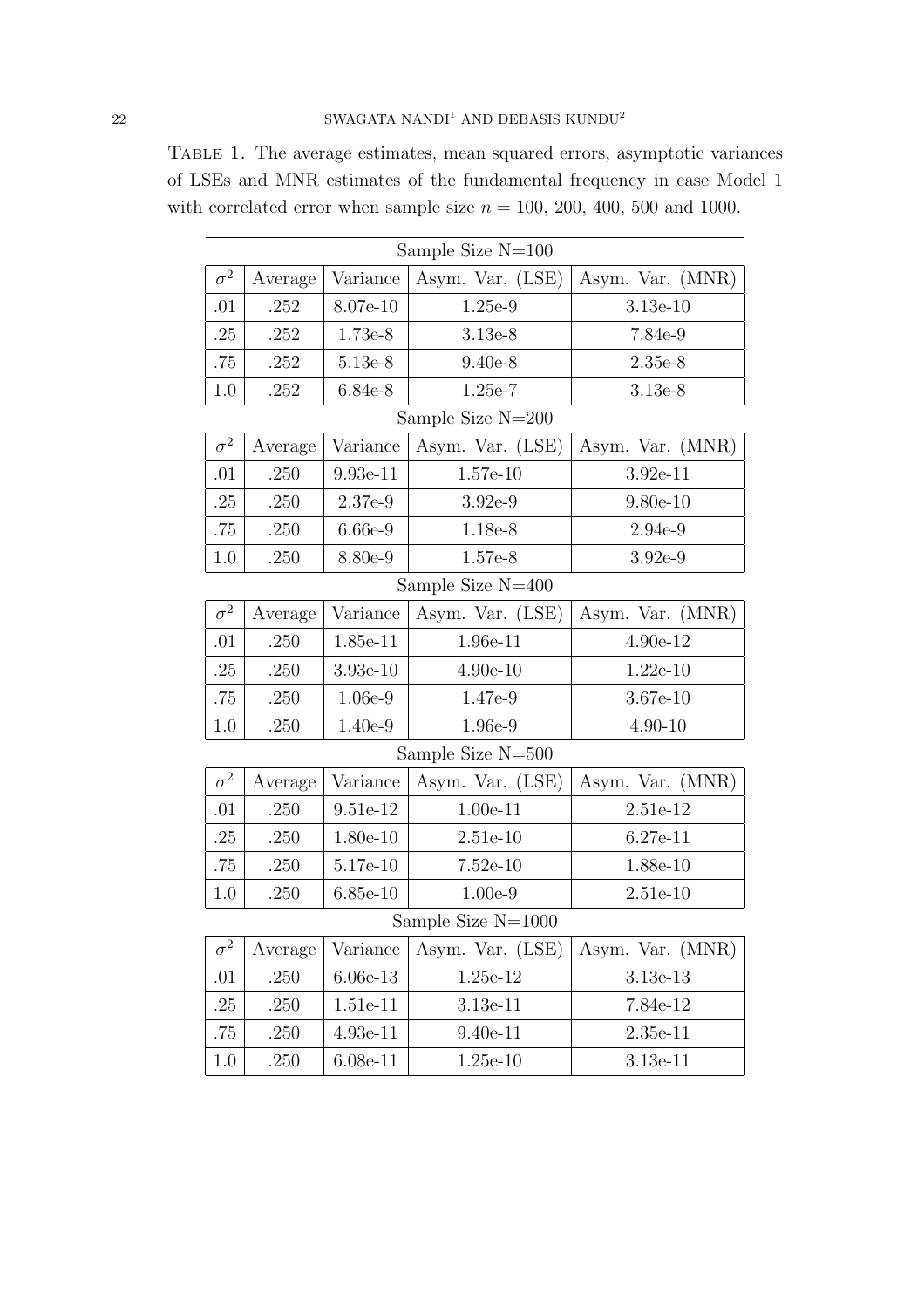Table 2. The average estimates, mean squared errors, asymptotic variances of LSEs and MNR estimates of the fundamental frequency in case Model 1 with i.i.d. error when sample size  $n = 100, 200, 400, 500$  and 1000.

| Sample Size $N=100$  |         |            |                   |                  |  |
|----------------------|---------|------------|-------------------|------------------|--|
| $\sigma^2$           | Average | Variance   | Asym. Var. (LSE)  | Asym. Var. (MNR) |  |
| .01                  | .252    | $4.58e-10$ | $6.36e-10$        | $1.59e-10$       |  |
| ,25                  | .252    | 9.95e-9    | $1.59e-8$         | 3.97e-9          |  |
| .75                  | .252    | 2.85e-8    | 4.77e-8           | 1.19e-8          |  |
| 1.0                  | .252    | 3.78e-8    | $6.36e-8$         | 1.59e-8          |  |
|                      |         |            | Sample Size N=200 |                  |  |
| $\sigma^2$           | Average | Variance   | Asym. Var. (LSE)  | Asym. Var. (MNR) |  |
| .01                  | .250    | 5.15e-11   | 7.95E-11          | 1.99e-11         |  |
| ,25                  | .250    | 1.27e-9    | 1.99e-9           | 4.97e-10         |  |
| .75                  | .250    | 3.58e-9    | 5.96e-9           | $1.49e-9$        |  |
| 1.0                  | .250    | $4.69e-9$  | 7.95e-9           | 1.99e-9          |  |
| Sample Size N=400    |         |            |                   |                  |  |
| $\sigma^2$           | Average | Variance   | Asym. Var. (LSE)  | Asym. Var. (MNR) |  |
| .01                  | .250    | 9.53e-12   | 9.93e-12          | 2.48e-12         |  |
| ,25                  | .250    | $2.19e-10$ | $2.48e-10$        | 6.21e-11         |  |
| .75                  | .250    | 5.80e-10   | $7.45e-10$        | $1.86e-10$       |  |
| 1.0                  | .250    | $7.53e-10$ | $9.93e-10$        | $2.48e-10$       |  |
| Sample Size $N=500$  |         |            |                   |                  |  |
| $\sigma^2$           | Average | Variance   | Asym. Var. (LSE)  | Asym. Var. (MNR) |  |
| .01                  | .250    | 4.96e-12   | $5.09e-12$        | 1.27e-12         |  |
| ,25                  | .250    | $9.49e-11$ | $1.27e-10$        | 3.18e-11         |  |
| .75                  | .250    | $2.68e-10$ | 3.81e-10          | $9.53e-11$       |  |
| 1.0                  | .250    | $3.54e-10$ | $5.09e-10$        | $1.27e-10$       |  |
| Sample Size $N=1000$ |         |            |                   |                  |  |
| $\sigma^2$           | Average | Variance   | Asym. Var. (LSE)  | Asym. Var. (MNR) |  |
| .01                  | .250    | $3.12e-13$ | 6.36e-13          | 1.59e-13         |  |
| ,25                  | .250    | 6.28e-12   | 1.59e-11          | 3.97e-12         |  |
| .75                  | .250    | $2.06e-11$ | 4.77e-11          | 1.19e-11         |  |
| 1.0                  | .250    | 2.68e-11   | $6.36e-11$        | 1.59e-11         |  |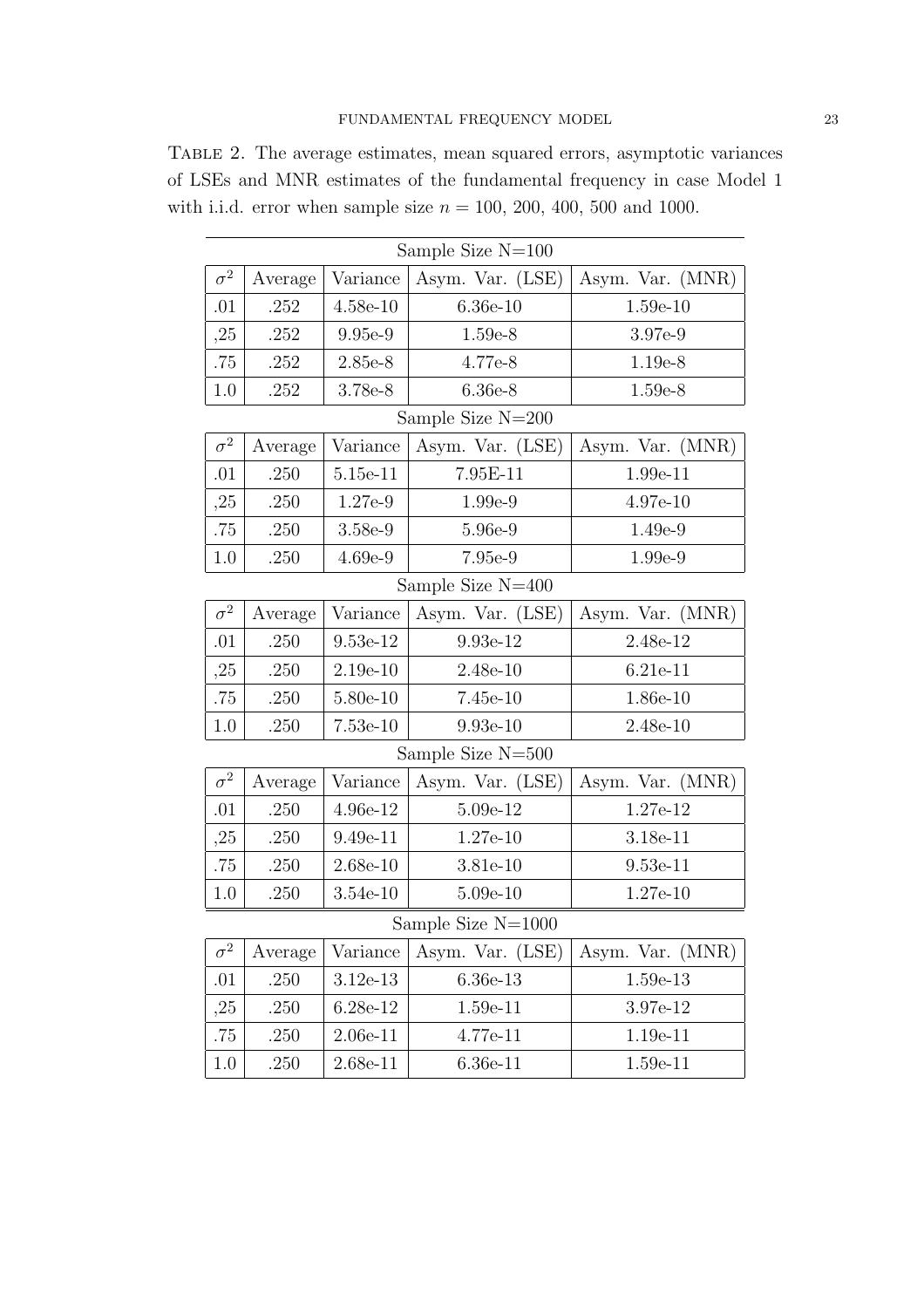Table 3. The average estimates, mean squared errors, asymptotic variances of LSEs and MNR estimates of the fundamental frequency in case Model 2 correlated error when sample size  $n = 100, 200, 400, 500$  and 1000.

| Sample Size $N=100$ |         |            |                     |                  |
|---------------------|---------|------------|---------------------|------------------|
| $\sigma^2$          | Average | Variance   | Asym. Var. (LSE)    | Asym. Var. (MNR) |
| .01                 | .3148   | 1.67e-9    | $3.09e-9$           | 7.73e-10         |
| .25                 | .3148   | 4.27e-8    | 7.73e-8             | 1.93e-8          |
| .75                 | .3148   | 1.34e-7    | $2.32e-7$           | 5.80e-8          |
| 1.0                 | .3148   | 1.80e-7    | $3.09e-7$           | 7.73e-8          |
|                     |         |            | Sample Size $N=200$ |                  |
| $\sigma^2$          | Average | Variance   | Asym. Var. (LSE)    | Asym. Var. (MNR) |
| .01                 | .3143   | $2.43e-10$ | 3.86e-10            | $9.66e-11$       |
| .25                 | .3143   | 6.11e-9    | 9.66e-9             | $2.42e-9$        |
| .75                 | .3143   | 1.74e-8    | $2.90e-8$           | 7.25e-9          |
| 1.0                 | .3143   | $2.24e-8$  | 3.86e-8             | 9.66e-9          |
| Sample Size N=400   |         |            |                     |                  |
| $\sigma^2$          | Average | Variance   | Asym. Var. (LSE)    | Asym. Var. (MNR) |
| .01                 | .3141   | $3.59e-11$ | 4.83e-11            | 1.21e-11         |
| .25                 | .3141   | 8.57e-10   | 1.21e-9             | $3.02e-10$       |
| .75                 | .3141   | $2.30e-9$  | $3.62e-9$           | $9.06e-10$       |
| 1.0                 | .3141   | 3.03e-009  | $4.83e-9$           | 1.21e-9          |
|                     |         |            | Sample Size $N=500$ |                  |
| $\sigma^2$          | Average | Variance   | Asym. Var. (LSE)    | Asym. Var. (MNR) |
| .01                 | .3141   | $2.01e-11$ | 2.47e-11            | 6.18e-12         |
| .25                 | .3141   | $4.58e-10$ | $6.18e-10$          | $1.55e-10$       |
| .75                 | .3141   | $1.22e-9$  | 1.86e-9             | $4.64e-10$       |
| 1.0                 | .3141   | 1.61e-9    | 2.47e-9             | $6.18e-10$       |
| Sample Size N=1000  |         |            |                     |                  |
| $\sigma^2$          | Average | Variance   | Asym. Var. (LSE)    | Asym. Var. (MNR) |
| .01                 | .3141   | 1.31e-12   | 3.09e-12            | 7.73e-13         |
| .25                 | .3141   | 3.88e-11   | 7.73e-11            | 1.93e-11         |
| .75                 | .3141   | 1.01e-10   | $2.32e-10$          | 5.80e-11         |
| 1.0                 | .3141   | 1.41e-10   | $3.09e-10$          | 7.73e-11         |